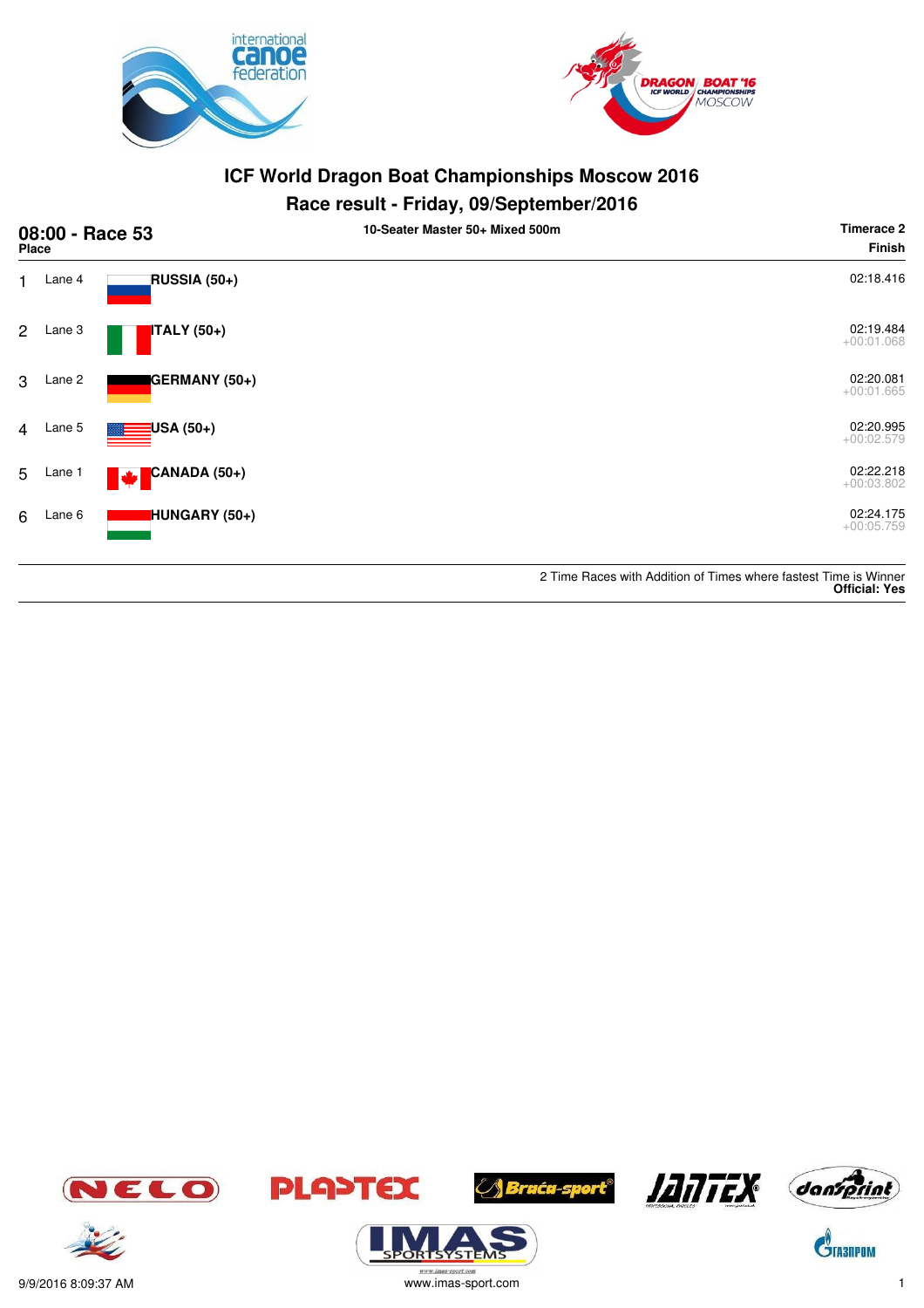



# **ICF World Dragon Boat Championships Moscow 2016 Race result - Friday, 09/September/2016 10-Seater Master 50+ Mixed 500m**

|                | <b>Place</b><br>Timerace 1 |                          |                              | Timerace 2                   | Sum                       |
|----------------|----------------------------|--------------------------|------------------------------|------------------------------|---------------------------|
|                |                            | RUS RUSSIA (50+)         | 02:19.974<br>$(2)+00:00.055$ | 02:18.416<br>(1)             | 04:38.390                 |
| $\overline{2}$ | ITA                        | ITALY $(50+)$            | 02:19.919<br>(1)             | 02:19.484<br>$(2)+00:01.068$ | 04:39.403<br>$+00:01.013$ |
| 3              |                            | <b>GER GERMANY (50+)</b> | 02:20.977<br>$(3)+00:01.058$ | 02:20.081<br>$(3)+00:01.665$ | 04:41.058<br>$+00:02.668$ |
| $4 \mid$       |                            | $\equiv$ USA USA (50+)   | 02:22.304<br>$(4)+00:02.385$ | 02:20.995<br>$(4)+00:02.579$ | 04:43.299<br>$+00:04.909$ |
|                | $5$ $\blacktriangleright$  | CAN CANADA (50+)         | 02:23.114<br>$(5)+00:03.195$ | 02:22.218<br>$(5)+00:03.802$ | 04:45.332<br>$+00:06.942$ |
| 6              |                            | <b>HUN HUNGARY (50+)</b> | 02:26.290<br>$(6)+00:06.371$ | 02:24.175<br>$(6)+00:05.759$ | 04:50.465<br>$+00:12.075$ |



.<br>syste







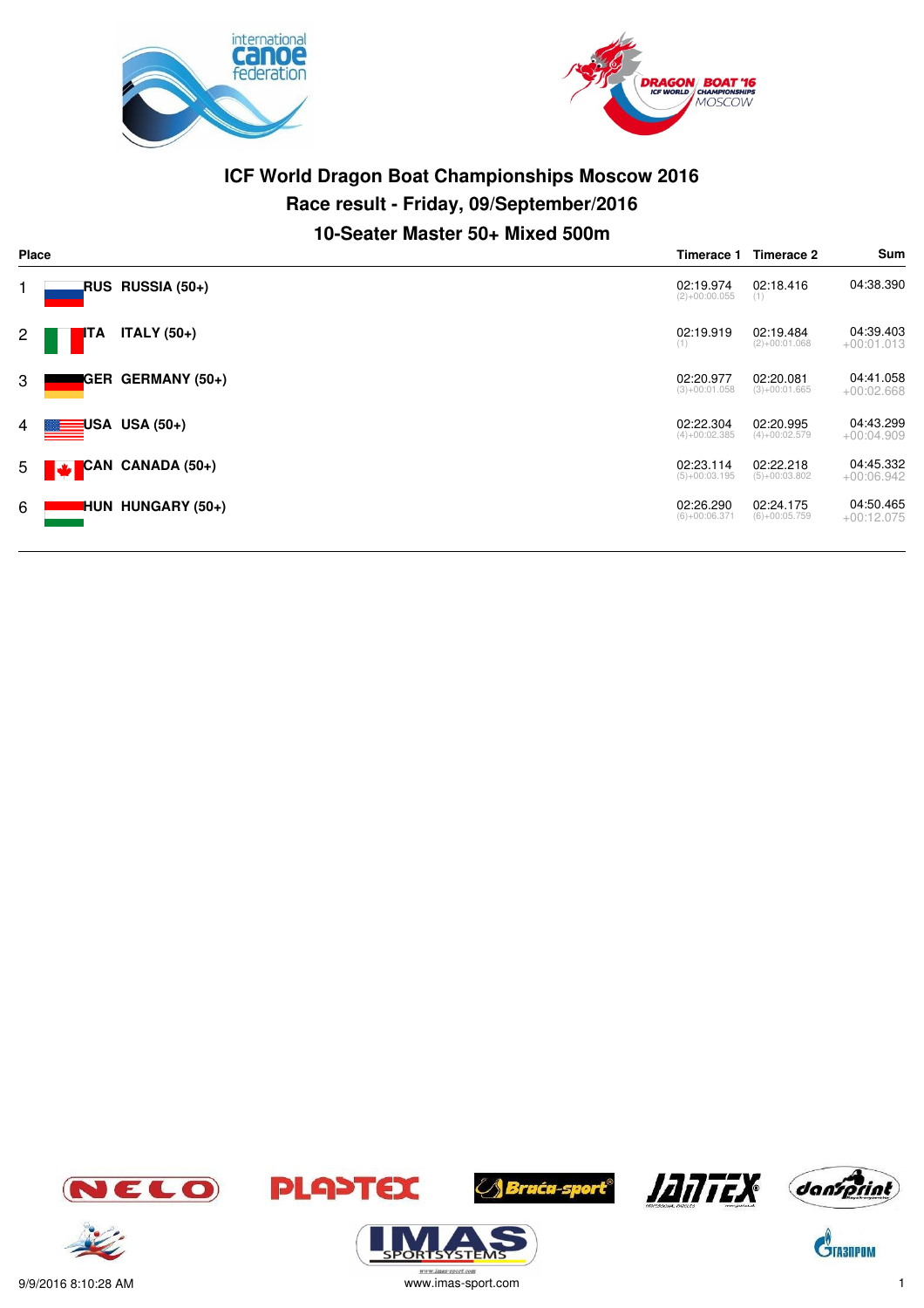



| 08:10 - Race 54<br><b>Place</b> |        |                                | 10-Seater Master 40+ Mixed 500m | Final<br><b>Finish</b>    |
|---------------------------------|--------|--------------------------------|---------------------------------|---------------------------|
| $\mathbf{1}$                    | Lane 4 | RUSSIA (40+)                   |                                 | 02:13.983                 |
| $\mathbf{2}$                    | Lane 5 | HUNGARY (40+)                  |                                 | 02:15.125<br>$+00:01.142$ |
| 3                               | Lane 3 | GERMANY (40+)                  |                                 | 02:15.678<br>$+00:01.695$ |
| $\overline{4}$                  | Lane 1 | <b>ITALY</b> (40+)             |                                 | 02:17.705<br>$+00:03.722$ |
| 5                               | Lane 2 | SWEDEN $(40+)$                 |                                 | 02:19.937<br>$+00:05.954$ |
| 6                               | Lane 6 | <mark>∃</mark> USA (40+)<br>▩▬ |                                 | 02:23.821<br>$+00:09.838$ |
|                                 |        |                                |                                 | <b>Official: Yes</b>      |















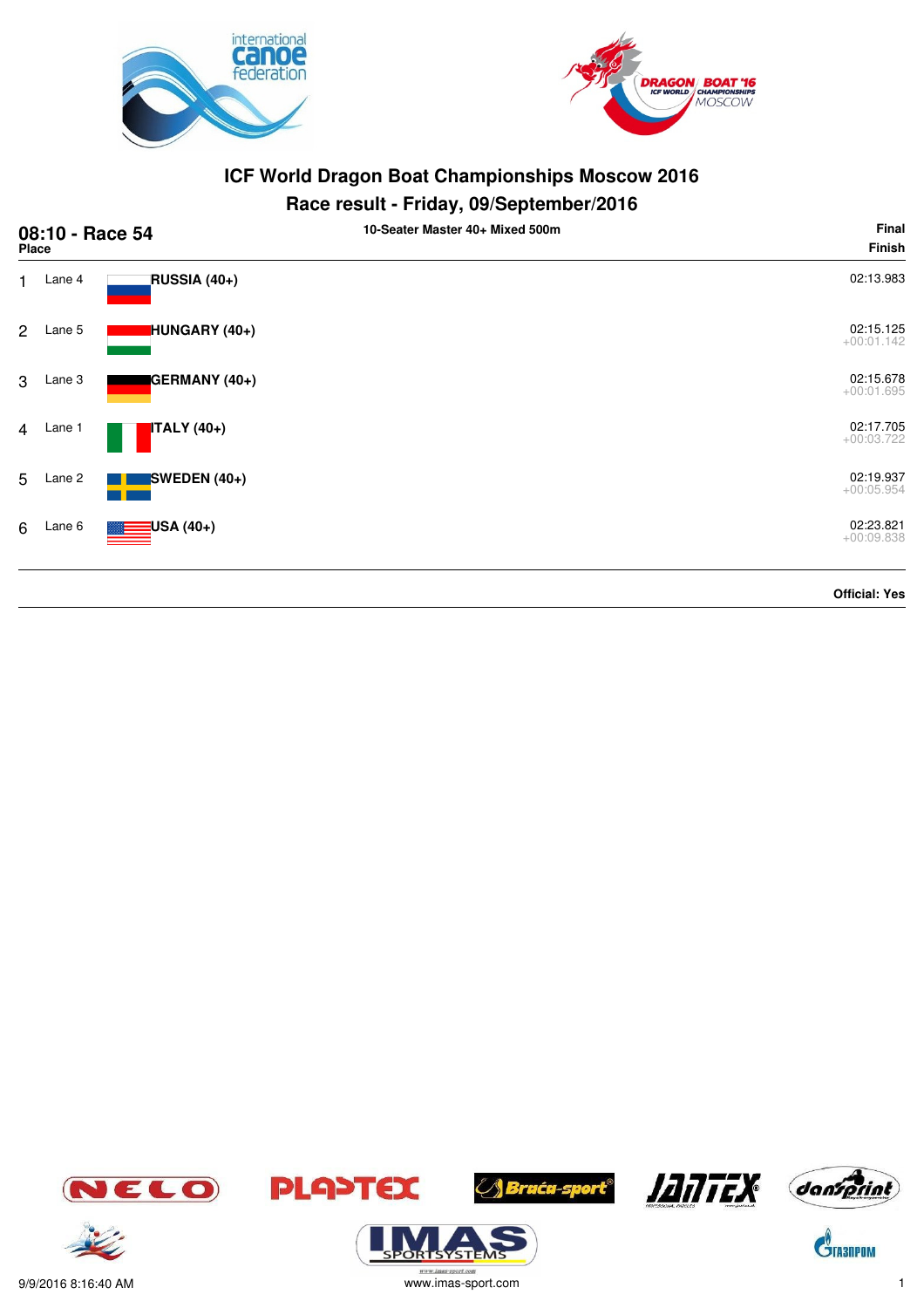



### **Race result - Friday, 09/September/2016**

|                | 08:20 - Race 55<br>Place |                                                   | 10-Seater Junior Mixed 500m | Final<br><b>Finish</b>    |
|----------------|--------------------------|---------------------------------------------------|-----------------------------|---------------------------|
| 1              | Lane 3                   | <b>RUSSIA</b>                                     |                             | 02:10.508                 |
| $\overline{2}$ | Lane 4                   | PHILIPPINES                                       |                             | 02:11.839<br>$+00:01.331$ |
| 3              | Lane 5                   | <b>UKRAINE</b>                                    |                             | 02:13.428<br>$+00:02.920$ |
| $\overline{4}$ | Lane 1                   | <b>CANADA</b><br>M                                |                             | 02:13.693<br>$+00:03.185$ |
| 5              | Lane 2                   | <b>GERMANY</b>                                    |                             | 02:14.067<br>$+00:03.559$ |
| 6              | Lane 6                   | <b>HONG KONG</b><br>$\mathbb{S}^{\mathbb{S}^n}_0$ |                             | 02:46.083<br>$+00:35.575$ |
|                |                          |                                                   |                             | <b>Official: Yes</b>      |

JELO











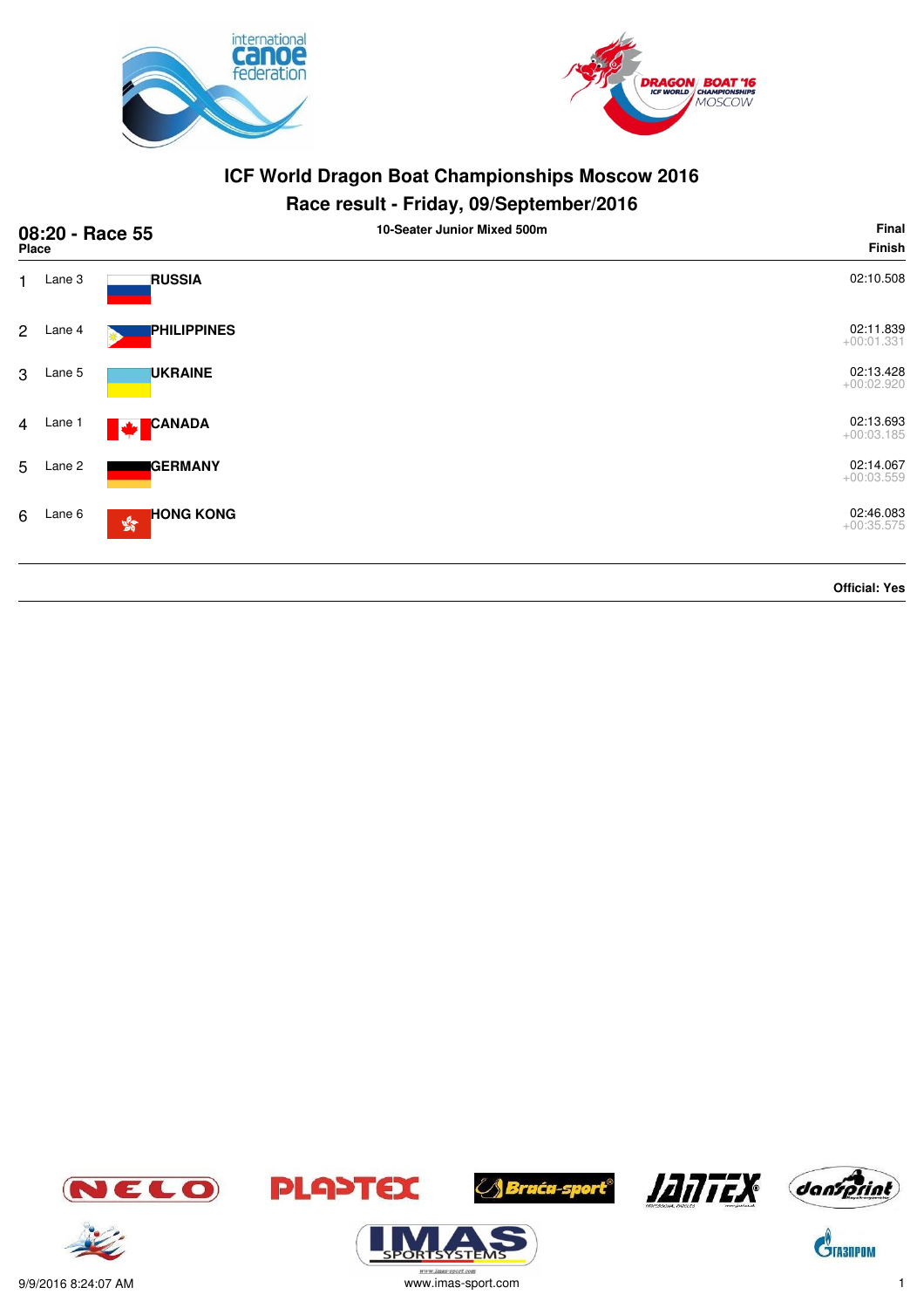



### **Race result - Friday, 09/September/2016**

|                | 08:30 - Race 56<br>Place        |                    | 10-Seater Senior Mixed 500m | <b>Final A</b><br><b>Finish</b> |
|----------------|---------------------------------|--------------------|-----------------------------|---------------------------------|
| 1              | Lane 4                          | <b>RUSSIA</b>      |                             | 02:07.471                       |
| $\overline{2}$ | Lane 3                          | THAILAND           |                             | 02:08.761<br>$+00:01.290$       |
| 3              | Lane 2                          | <b>PHILIPPINES</b> |                             | 02:09.854<br>$+00:02.383$       |
|                | 4 Lane 5                        | <b>UKRAINE</b>     |                             | 02:10.897<br>$+00:03.426$       |
| 5              | Lane 6                          | <b>GERMANY</b>     |                             | 02:15.164<br>$+00:07.693$       |
| 6              | Lane 1                          | CANADA<br><b>M</b> |                             | 02:16.169<br>$+00:08.698$       |
|                | Fig. Householder of the patient |                    |                             | <b>Official: Yes</b>            |

**Following Heats:** September 09, 08:40 - Race 57 Final B













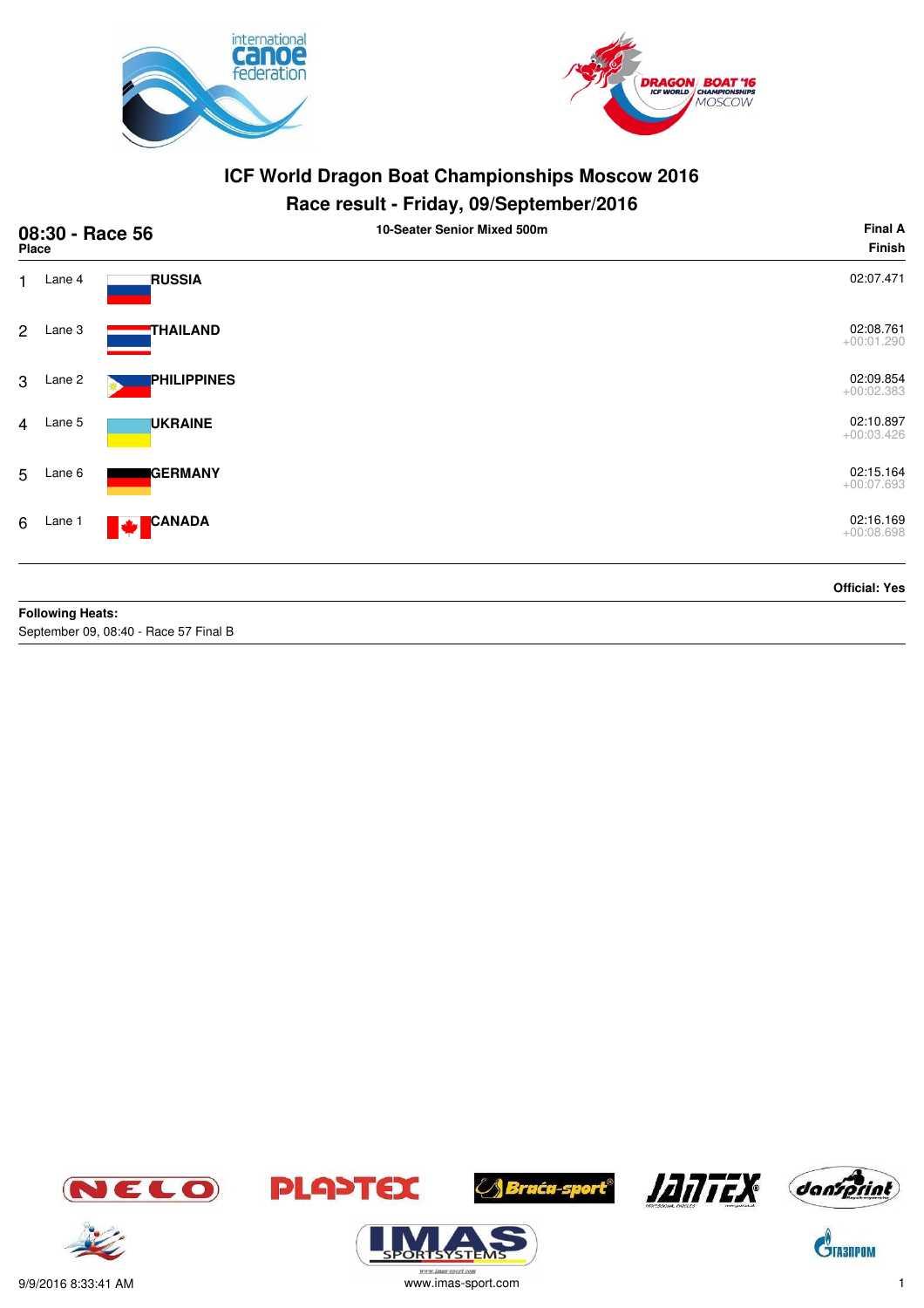



|                | 08:40 - Race 57<br>Place |                                | 10-Seater Senior Mixed 500m | <b>Final B</b><br>Finish  |
|----------------|--------------------------|--------------------------------|-----------------------------|---------------------------|
| $\mathbf{1}$   | Lane 4                   | <b>FRANCE</b>                  |                             | 02:16.503                 |
| $2^{\circ}$    | Lane 2                   | <b>CZECH REPUBLIC</b>          |                             | 02:17.147<br>$+00:00.644$ |
| 3              | Lane 5                   | <b>INDIA</b><br>$\odot$        |                             | 02:19.820<br>$+00:03.317$ |
| $\overline{4}$ | Lane 3                   | <b>HUNGARY</b>                 |                             | 02:21.653<br>$+00:05.150$ |
| 5              | Lane 6                   | <b>HONG KONG</b><br><b>Age</b> |                             | 02:22.496<br>$+00:05.993$ |
|                |                          |                                |                             | <b>Official: Yes</b>      |

















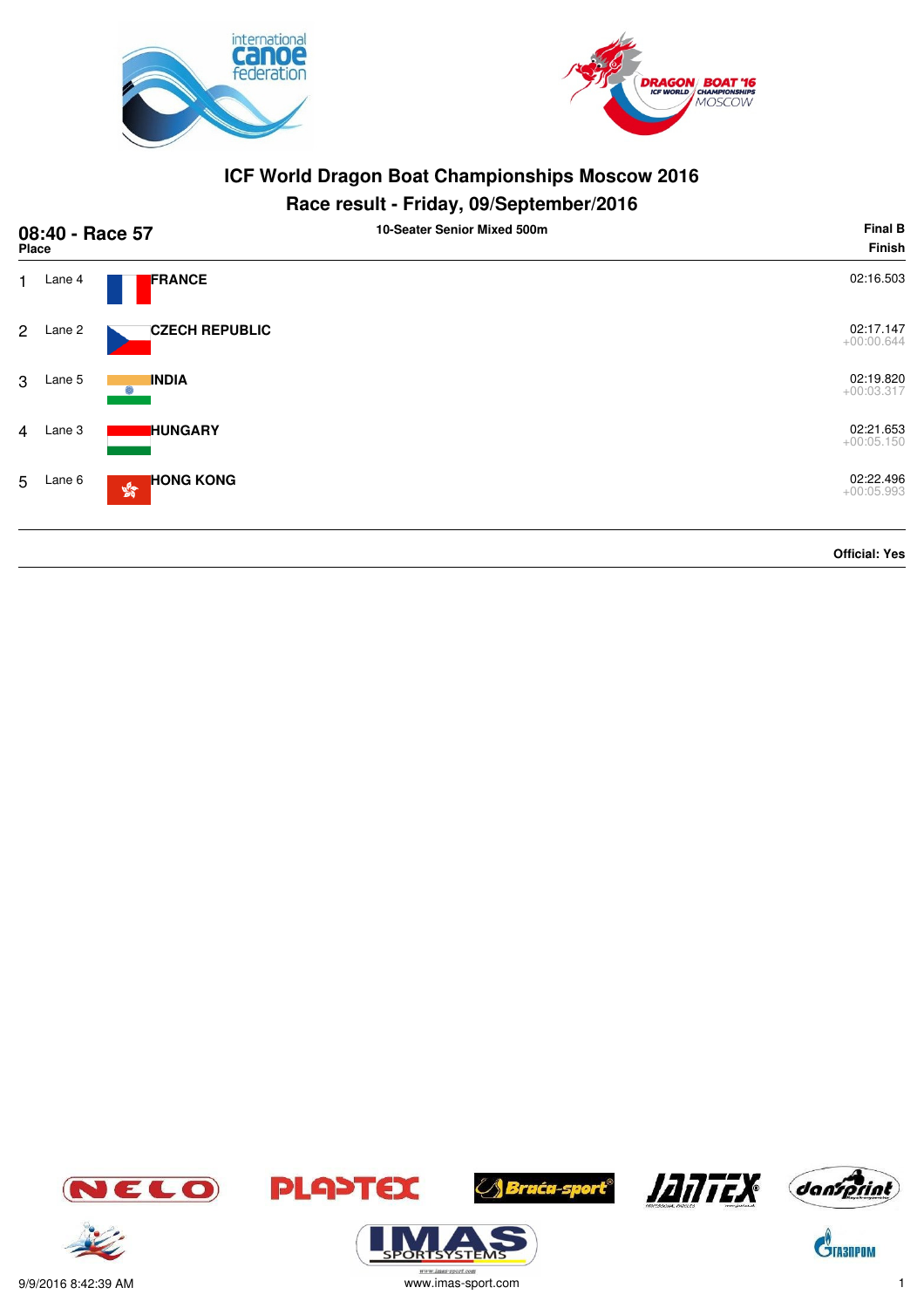



#### **Race result - Friday, 09/September/2016**

| <b>Place</b> |          | 09:10 - Race 58          | 10-Seater Master 50+ Men 500m |                                                                                          |
|--------------|----------|--------------------------|-------------------------------|------------------------------------------------------------------------------------------|
|              | Lane 3   | RUSSIA (50+)             |                               | 02:12.914                                                                                |
|              | 2 Lane 2 | $ITALY(50+)$             |                               | 02:15.212<br>$+00:02.298$                                                                |
| 3            | Lane 4   | <b>GERMANY (50+)</b>     |                               | 02:16.947<br>$+00:04.033$                                                                |
|              | 4 Lane 1 | CZECH REPUBLIC (50+)     |                               | 02:18.601<br>$+00:05.687$                                                                |
| 5            | Lane 5   | $\blacksquare$ USA (50+) |                               | 02:19.876<br>$+00:06.962$                                                                |
|              |          |                          |                               | 2 Time Races with Addition of Times where fastest Time is Winner<br><b>Official: Yes</b> |













ORTSYSTER







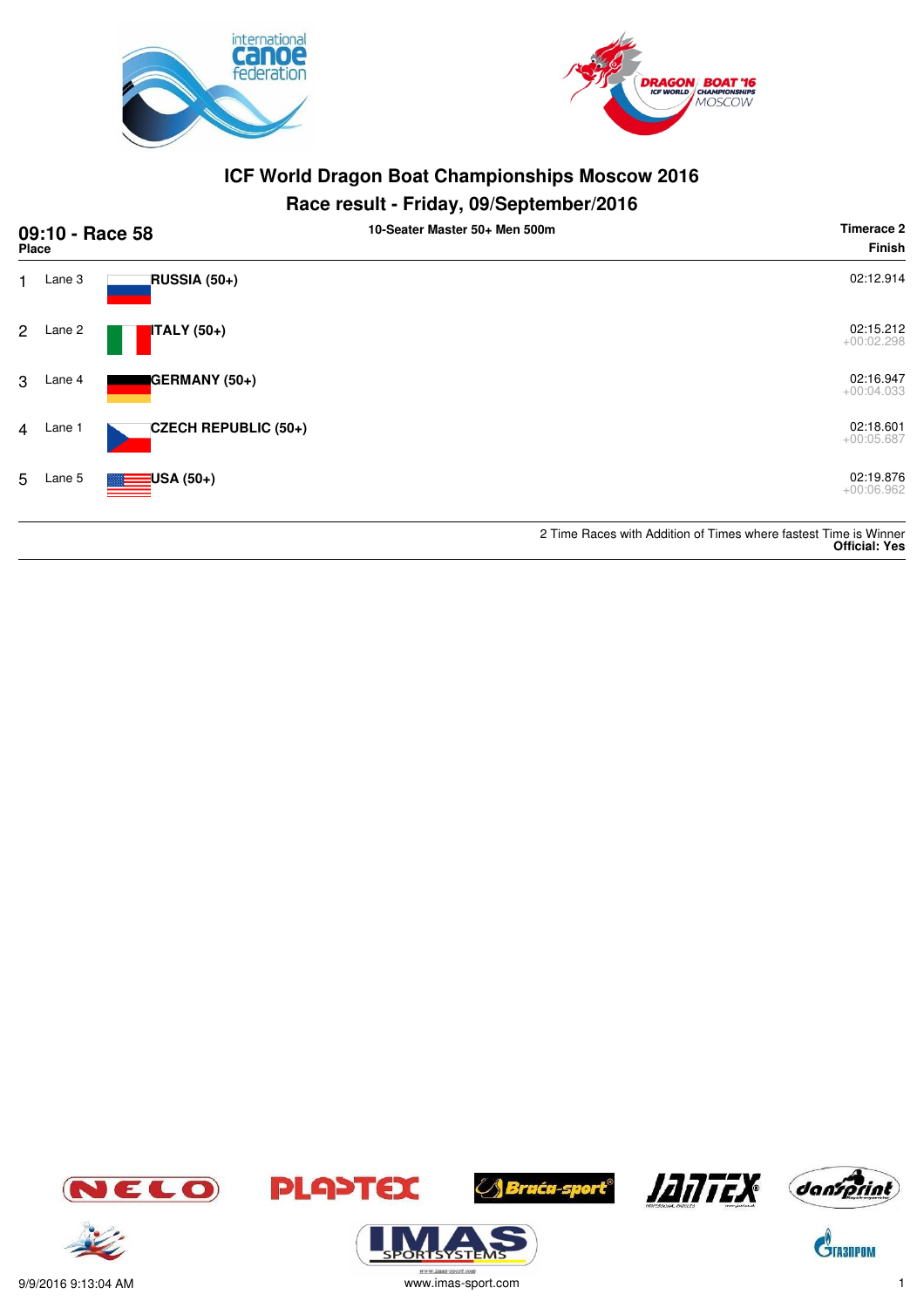



# **ICF World Dragon Boat Championships Moscow 2016 Race result - Friday, 09/September/2016 10-Seater Master 50+ Men 500m**

| Place       | Timerace 1               |                          |                              | Timerace 2                   | Sum                       |
|-------------|--------------------------|--------------------------|------------------------------|------------------------------|---------------------------|
|             |                          | RUS RUSSIA (50+)         | 02:12.971<br>(1)             | 02:12.914<br>(1)             | 04:25.885                 |
| $2^{\circ}$ | <b>I</b> TA              | <b>ITALY</b> (50+)       | 02:18.393<br>$(3)+00:05.422$ | 02:15.212<br>$(2)+00:02.298$ | 04:33.605<br>$+00:07.720$ |
| 3           |                          | GER GERMANY (50+)        | 02:17.390<br>$(2)+00:04.419$ | 02:16.947<br>$(3)+00:04.033$ | 04:34.337<br>$+00:08.452$ |
| 4           |                          | CZE CZECH REPUBLIC (50+) | 02:20.599<br>$(5)+00:07.628$ | 02:18.601<br>$(4)+00:05.687$ | 04:39.200<br>$+00:13.315$ |
|             | $5 \equiv$ USA USA (50+) |                          | 02:20.495<br>$(4)+00:07.524$ | 02:19.876<br>$(5)+00:06.962$ | 04:40.371<br>$+00:14.486$ |















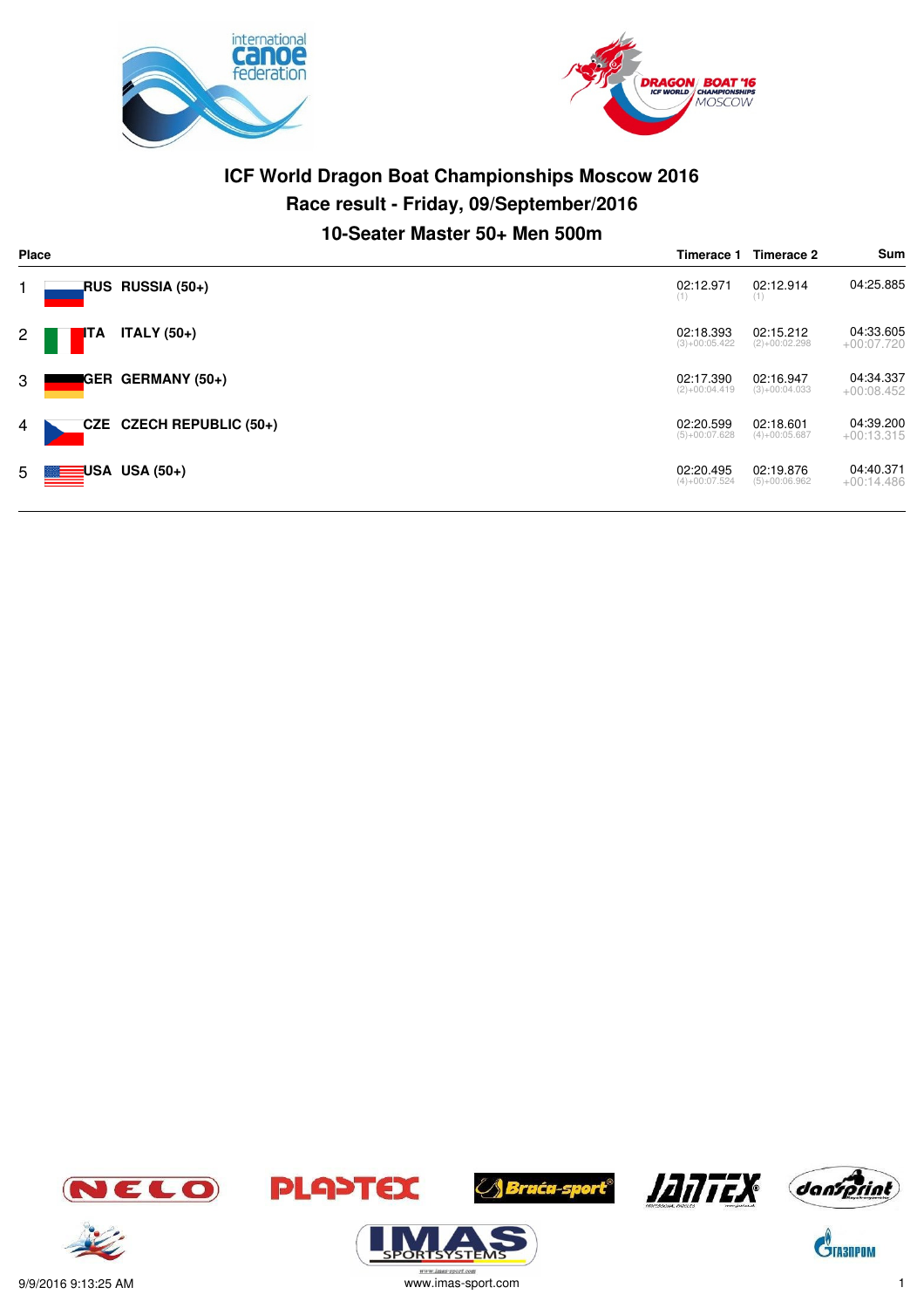



| 09:20 - Race 59<br><b>Place</b> |        |                                                        | 10-Seater Master 40+ Men 500m | Final<br>Finish           |
|---------------------------------|--------|--------------------------------------------------------|-------------------------------|---------------------------|
| $\mathbf 1$                     | Lane 4 | RUSSIA (40+)                                           |                               | 02:08.598                 |
| $\overline{2}$                  | Lane 5 | HUNGARY (40+)                                          |                               | 02:11.319<br>$+00:02.721$ |
| $\mathcal{S}$                   | Lane 3 | GERMANY (40+)                                          |                               | 02:12.038<br>$+00:03.440$ |
| $\overline{4}$                  | Lane 1 | ITALY (40+)                                            |                               | 02:12.879<br>$+00:04.281$ |
| 5                               | Lane 2 | CZECH REPUBLIC (40+)                                   |                               | 02:13.007<br>$+00:04.409$ |
| 6                               | Lane 6 | HONG KONG (40+)<br>$\mathcal{E}^{\text{S}}_{\text{R}}$ |                               | 02:13.713<br>$+00:05.115$ |
|                                 |        |                                                        |                               | <b>Official: Yes</b>      |













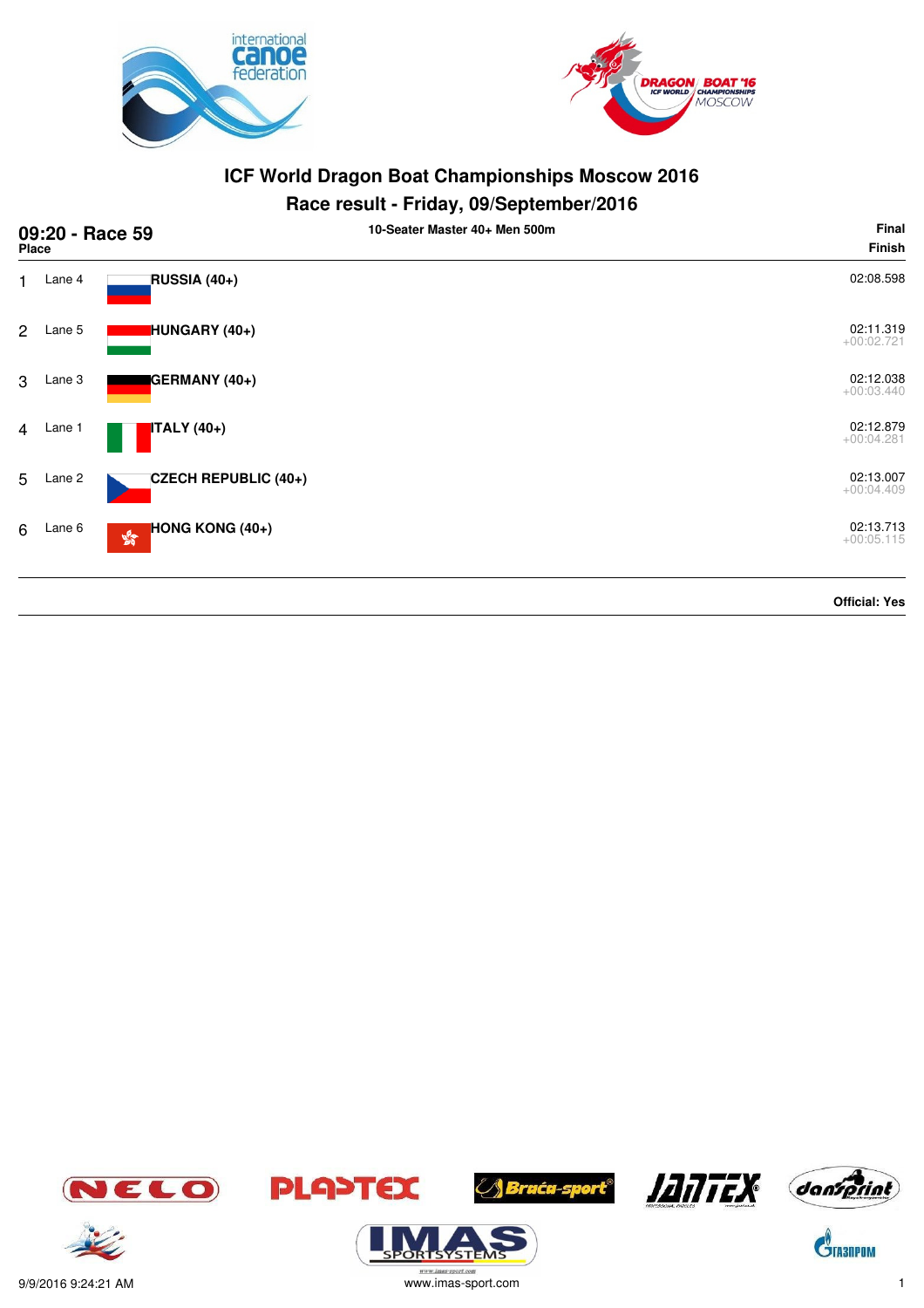



# **Race result - Friday, 09/September/2016**

| 09:30 - Race 60<br>Place |        |                    | 10-Seater Master 40+/50+ Women 500m | Final<br><b>Finish</b>    |
|--------------------------|--------|--------------------|-------------------------------------|---------------------------|
| 1.                       | Lane 4 | GERMANY (40+)      |                                     | 02:24.604                 |
| 2                        | Lane 5 | RUSSIA (40+)       |                                     | 02:26.366<br>$+00:01.762$ |
| 3                        | Lane 3 | GERMANY (50+)      |                                     | 02:27.313<br>$+00:02.709$ |
| $\overline{4}$           | Lane 2 | USA (40+)          |                                     | 02:28.262<br>$+00:03.658$ |
| 5                        | Lane 1 | <b>ITALY</b> (40+) |                                     | 02:30.959<br>$+00:06.355$ |
| 6                        | Lane 6 | RUSSIA (50+)       |                                     | 02:39.541<br>$+00:14.937$ |
|                          |        |                    |                                     | <b>Official: Yes</b>      |







ORTSYSTEMS







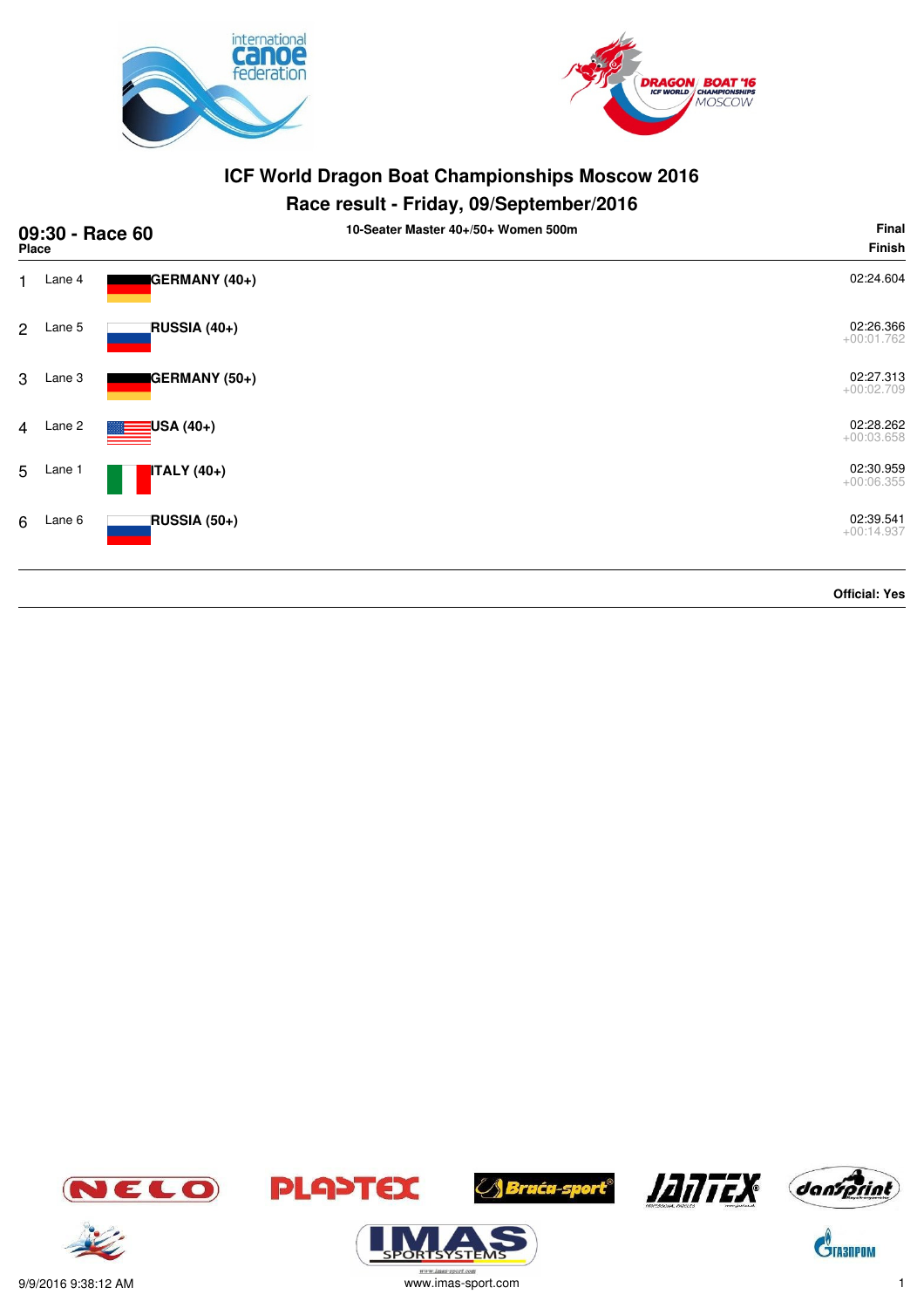



# **Race result - Friday, 09/September/2016**

| 09:40 - Race 61<br>Place |        |                                                   | 10-Seater Junior Men 500m | Final<br>Finish           |
|--------------------------|--------|---------------------------------------------------|---------------------------|---------------------------|
| $\mathbf{1}$             | Lane 3 | <b>RUSSIA</b>                                     |                           | 02:09.629                 |
| $\overline{2}$           | Lane 4 | <b>GERMANY</b>                                    |                           | 02:11.045<br>$+00:01.416$ |
| 3                        | Lane 5 | <b>CZECH REPUBLIC</b>                             |                           | 02:12.071<br>$+00:02.442$ |
| $\overline{4}$           | Lane 2 | <b>UKRAINE</b>                                    |                           | 02:12.419<br>$+00:02.790$ |
| 5                        | Lane 1 | <b>POLAND</b>                                     |                           | 02:14.027<br>$+00:04.398$ |
| 6                        | Lane 6 | <b>HONG KONG</b><br>$\mathbb{S}^{\mathbb{S}^n}_0$ |                           | 02:40.109<br>$+00:30.480$ |
|                          |        |                                                   |                           | <b>Official: Yes</b>      |











 $\mathbf{\hat{S}}$ TA3NPOM



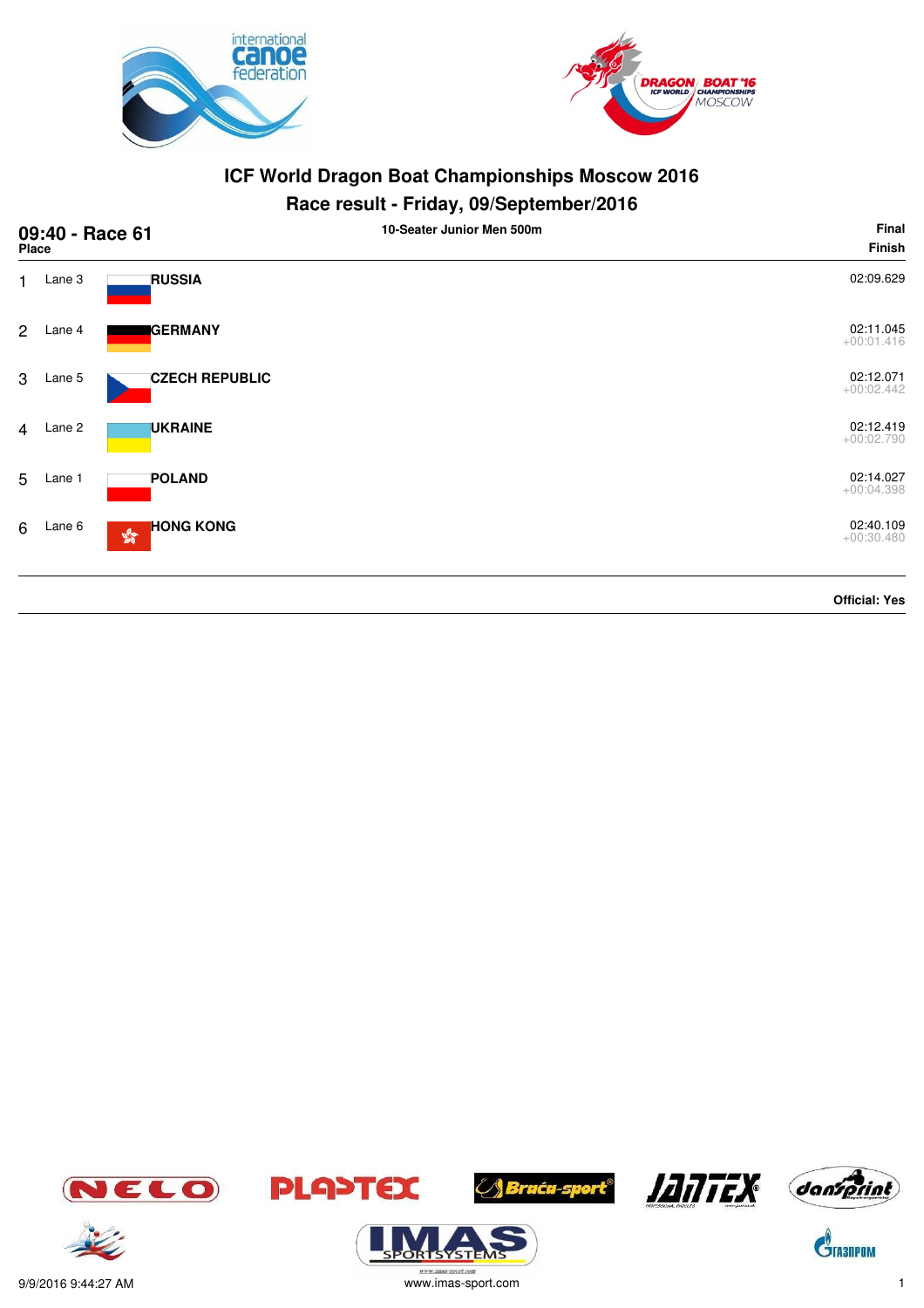



# **Race result - Friday, 09/September/2016**

| 09:50 - Race 62<br>Place |        |                               | 10-Seater Junior Women 500m | Timerace 2<br><b>Finish</b>                                      |
|--------------------------|--------|-------------------------------|-----------------------------|------------------------------------------------------------------|
|                          | Lane 2 | <b>RUSSIA</b>                 |                             | 02:24.200                                                        |
| $\overline{2}$           | Lane 3 | <b>I</b> GERMANY              |                             | 02:24.585<br>$+00:00.385$                                        |
| 3                        | Lane 4 | <b>CANADA</b><br>$\mathbf{v}$ |                             | 02:24.689<br>$+00:00.489$                                        |
| 4                        | Lane 5 | <b>CZECH REPUBLIC</b>         |                             | 02:29.951<br>$+00:05.751$                                        |
|                          |        |                               |                             | 2 Time Races with Addition of Times where fastest Time is Winner |

**Official: Yes**





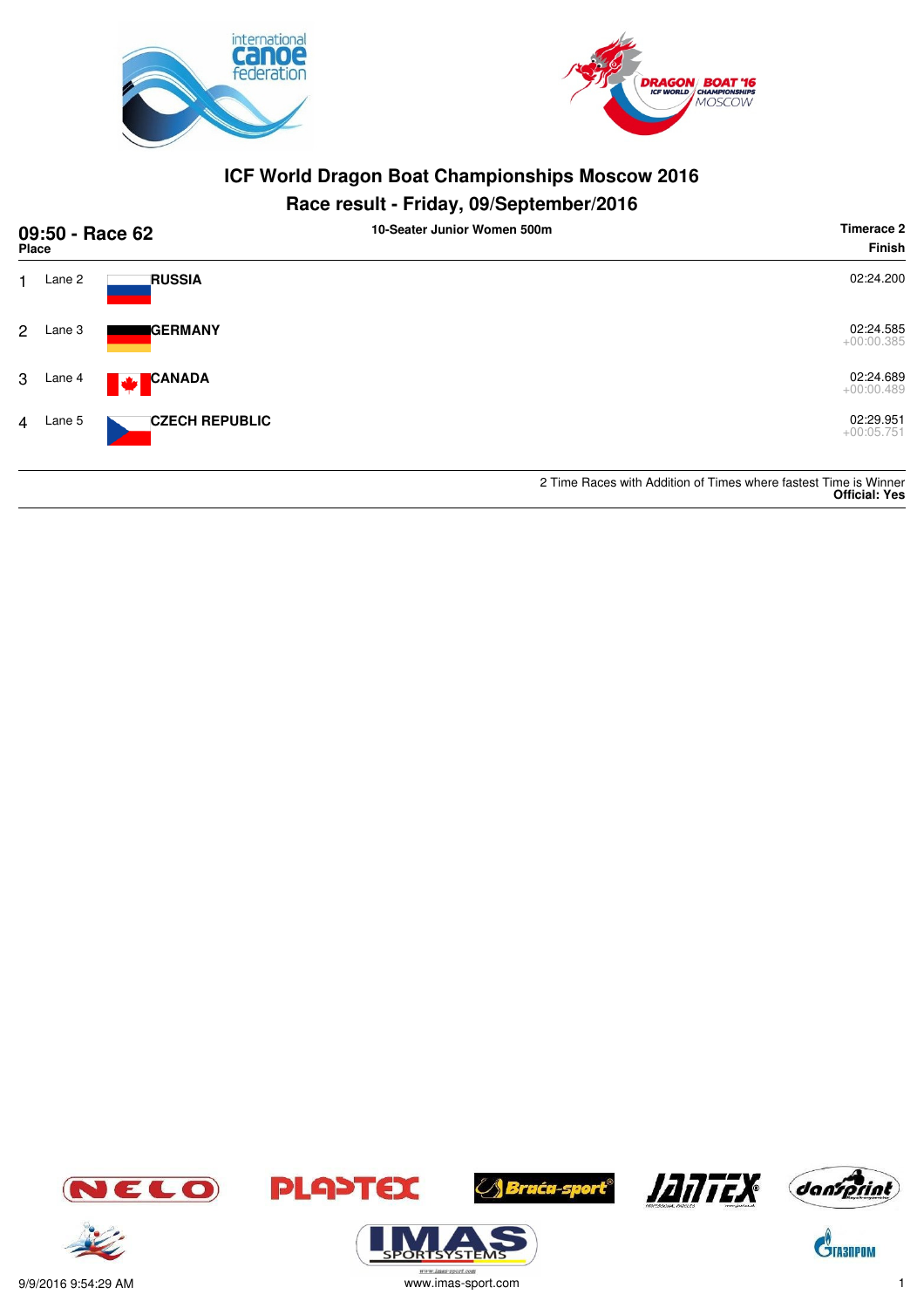



# **ICF World Dragon Boat Championships Moscow 2016 Race result - Friday, 09/September/2016 10-Seater Junior Women 500m**

| <b>Place</b> |                    |                           |                              | Timerace 2                   | Sum                       |
|--------------|--------------------|---------------------------|------------------------------|------------------------------|---------------------------|
| 1.           |                    | IGER GERMANY              | 02:28.582<br>(1)             | 02:24.585<br>$(2)+00:00.385$ | 04:53.167                 |
| $2 \Box$     | CAN CANADA         |                           | 02:29.059<br>$(2)+00:00.477$ | 02:24.689<br>$(3)+00:00.489$ | 04:53.748<br>$+00:00.581$ |
| 3            |                    | RUS RUSSIA                | 02:29.655<br>$(3)+00:01.073$ | 02:24.200<br>(1)             | 04:53.855<br>$+00:00.688$ |
| 4            |                    | <b>CZE CZECH REPUBLIC</b> | 02:33.696<br>$(4)+00:05.114$ | 02:29.951<br>$(4)+00:05.751$ | 05:03.647<br>$+00:10.480$ |
|              | <b>MEDIUSA USA</b> |                           |                              |                              | Did not start             |

















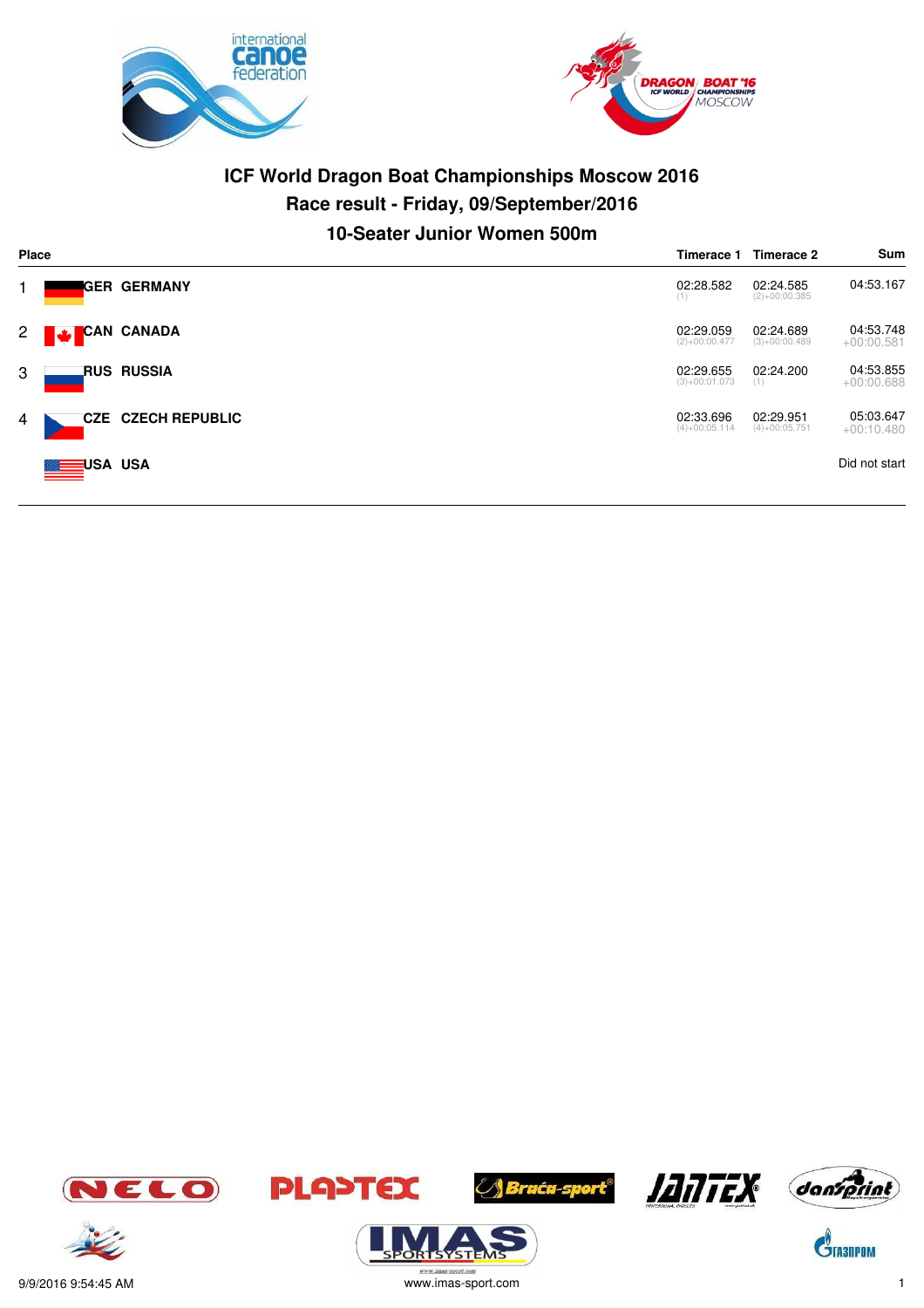



# **Race result - Friday, 09/September/2016**

| 10:00 - Race 63<br><b>Place</b> |                                                |                              | 10-Seater Senior Men 500m | <b>Final B</b><br>Finish  |
|---------------------------------|------------------------------------------------|------------------------------|---------------------------|---------------------------|
| $1 -$                           | Lane 4                                         | <b>ITALY</b>                 |                           | 02:12.914                 |
| $2^{\circ}$                     | Lane 5                                         | FRANCE                       |                           | 02:13.122<br>$+00:00.208$ |
|                                 | 3 Lane 2                                       | <b>SWEDEN</b>                |                           | 02:14.712<br>$+00:01.798$ |
| $\overline{4}$                  | Lane 3                                         | <b>CANADA</b><br><b>PAGE</b> |                           | 02:17.272<br>$+00:04.358$ |
|                                 | 5 Lane 1                                       | <del>ृ</del> ⊟USA            |                           | 02:17.847<br>$+00:04.933$ |
| 6                               | Lane 6                                         | <b>INDIA</b><br>$\odot$      |                           | 02:18.571<br>$+00:05.657$ |
|                                 | <b>Profit and the contract of the state of</b> |                              |                           | <b>Official: Yes</b>      |

**Following Heats:**

September 09, 10:10 - Race 64 Final A











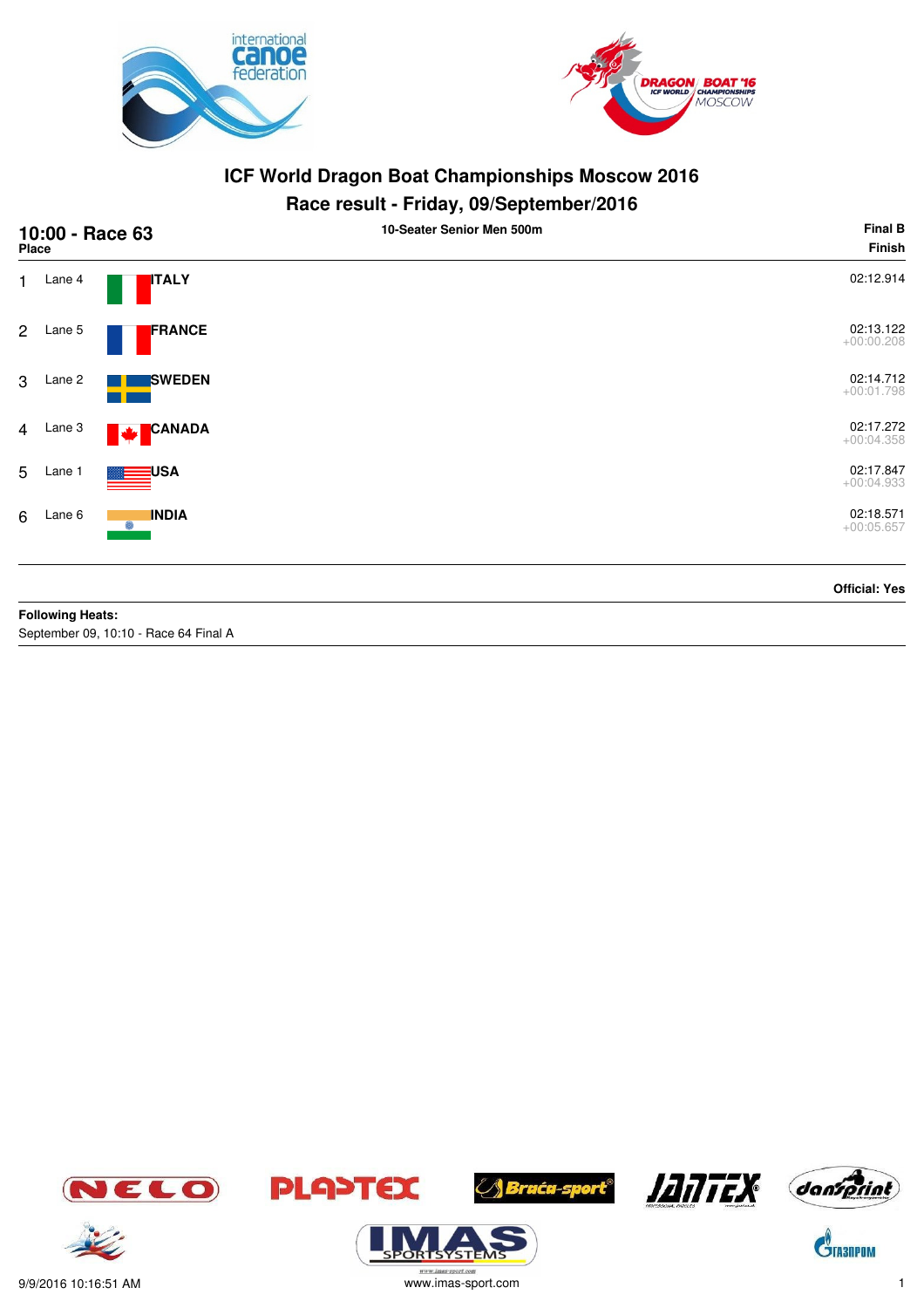



# **Race result - Friday, 09/September/2016**

| 10:10 - Race 64<br>Place |          |                       | 10-Seater Senior Men 500m | <b>Final A</b><br><b>Finish</b> |
|--------------------------|----------|-----------------------|---------------------------|---------------------------------|
| $1 -$                    | Lane 6   | <b>UKRAINE</b>        |                           | 02:04.056                       |
| $2^{\circ}$              | Lane 3   | <b>HUNGARY</b>        |                           | 02:04.262<br>$+00:00.206$       |
| 3                        | Lane 4   | <b>RUSSIA</b>         |                           | 02:04.542<br>$+00:00.486$       |
| $\overline{4}$           | Lane 2   | THAILAND              |                           | 02:06.178<br>$+00:02.122$       |
|                          | 5 Lane 1 | <b>CZECH REPUBLIC</b> |                           | 02:09.119<br>$+00:05.063$       |
| 6                        | Lane 5   | <b>JAPAN</b>          |                           | 02:14.010<br>$+00:09.954$       |
|                          |          |                       |                           | <b>Official: Yes</b>            |

JELO





**ORISYSTE** 







 $\mathbf{\hat{S}}$ TA3NPOM



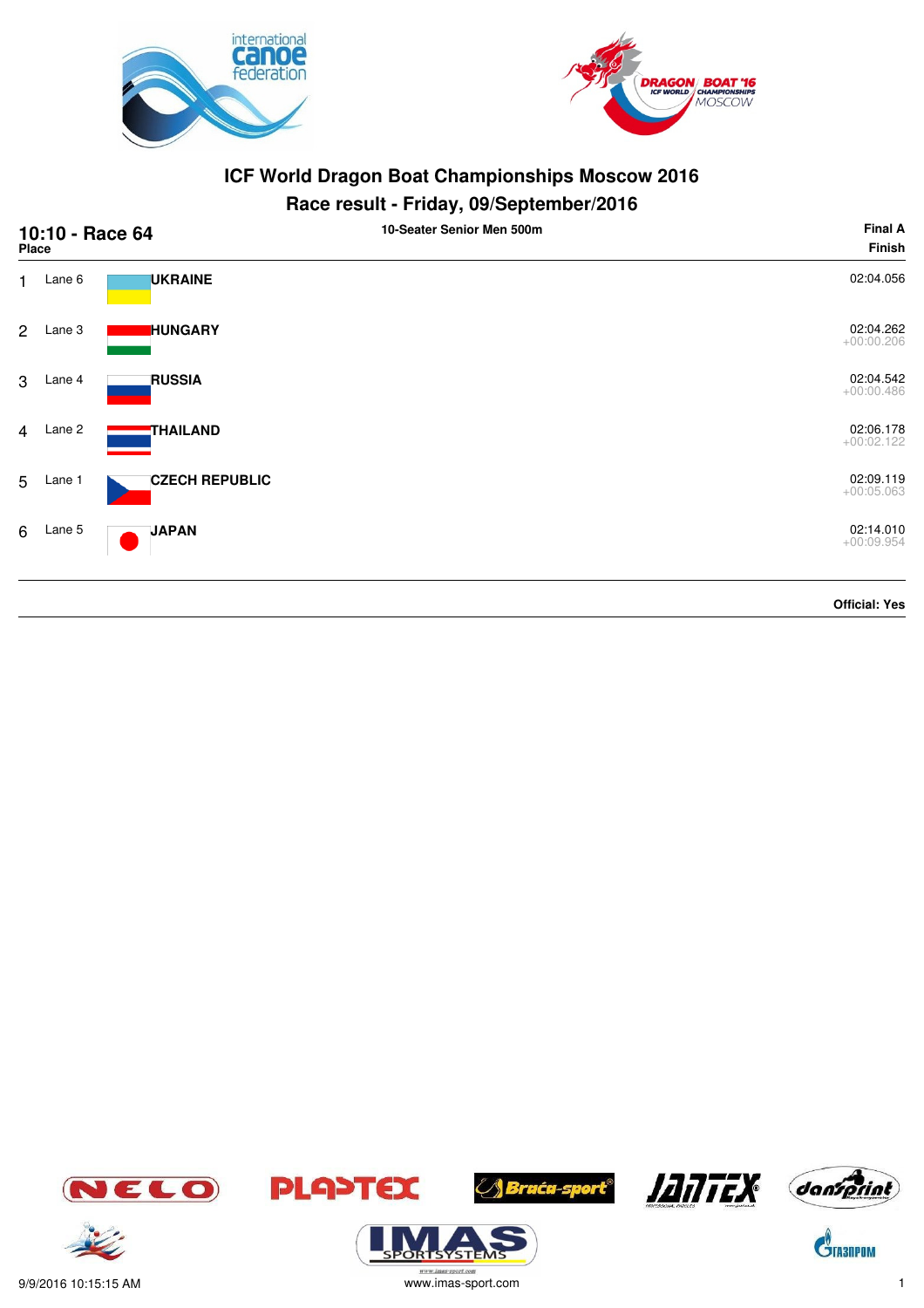



| 10:20 - Race 65<br><b>Place</b> |        |                           | 10-Seater Senior Women 500m | Final<br><b>Finish</b>    |
|---------------------------------|--------|---------------------------|-----------------------------|---------------------------|
| 1.                              | Lane 4 | <b>RUSSIA</b>             |                             | 02:17.038                 |
| $\overline{2}$                  | Lane 3 | THAILAND                  |                             | 02:17.862<br>$+00:00.824$ |
| 3                               | Lane 5 | <b>GERMANY</b>            |                             | 02:21.136<br>$+00:04.098$ |
| $\overline{4}$                  | Lane 2 | <b>UKRAINE</b>            |                             | 02:21.235<br>$+00:04.197$ |
| 5                               | Lane 6 | <b>SWEDEN</b>             |                             | 02:24.559<br>$+00:07.521$ |
| 6                               | Lane 1 | <b>CANADA</b><br><b>W</b> |                             | 02:28.334<br>$+00:11.296$ |
|                                 |        |                           |                             | <b>Official: Yes</b>      |















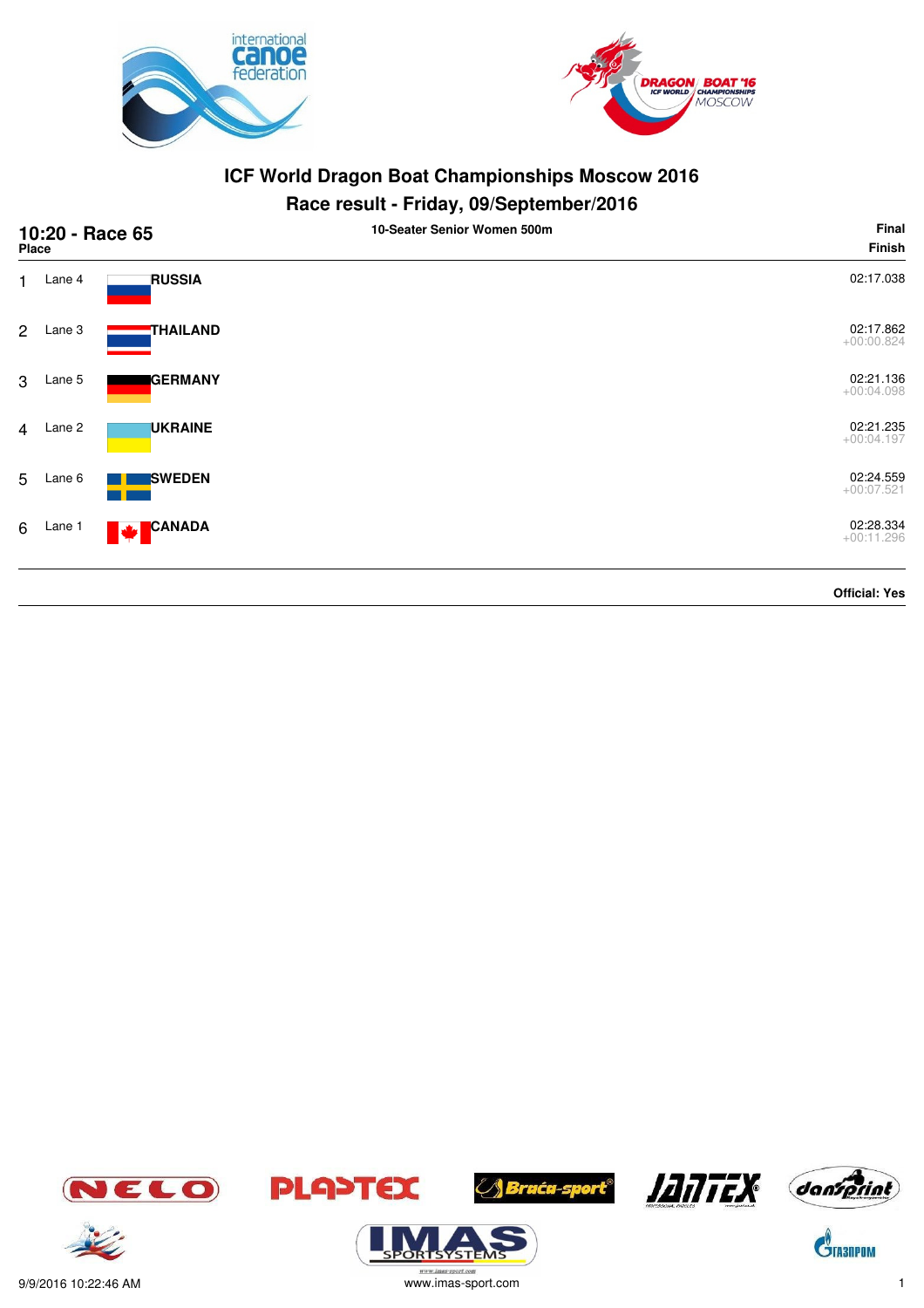



# **Race result - Friday, 09/September/2016**

| 11:40 - Race 66<br>Place |        |                    | 20-Seater Master 40+/50+ Mixed 500m | Final<br><b>Finish</b>    |
|--------------------------|--------|--------------------|-------------------------------------|---------------------------|
| 1                        | Lane 4 | RUSSIA (40+)       |                                     | 02:00.462                 |
| $\overline{2}$           | Lane 3 | GERMANY (40+)      |                                     | 02:01.596<br>$+00:01.134$ |
| 3                        | Lane 5 | HUNGARY (40+)      |                                     | 02:02.556<br>$+00:02.094$ |
| $\overline{4}$           | Lane 2 | <b>ITALY</b> (50+) |                                     | 02:03.297<br>$+00:02.835$ |
| 5                        | Lane 1 | GERMANY (50+)      |                                     | 02:04.396<br>$+00:03.934$ |
| 6                        | Lane 6 | RUSSIA (50+)       |                                     | 02:05.062<br>$+00:04.600$ |
|                          |        |                    |                                     | <b>Official: Yes</b>      |







**ORISYSTE** 









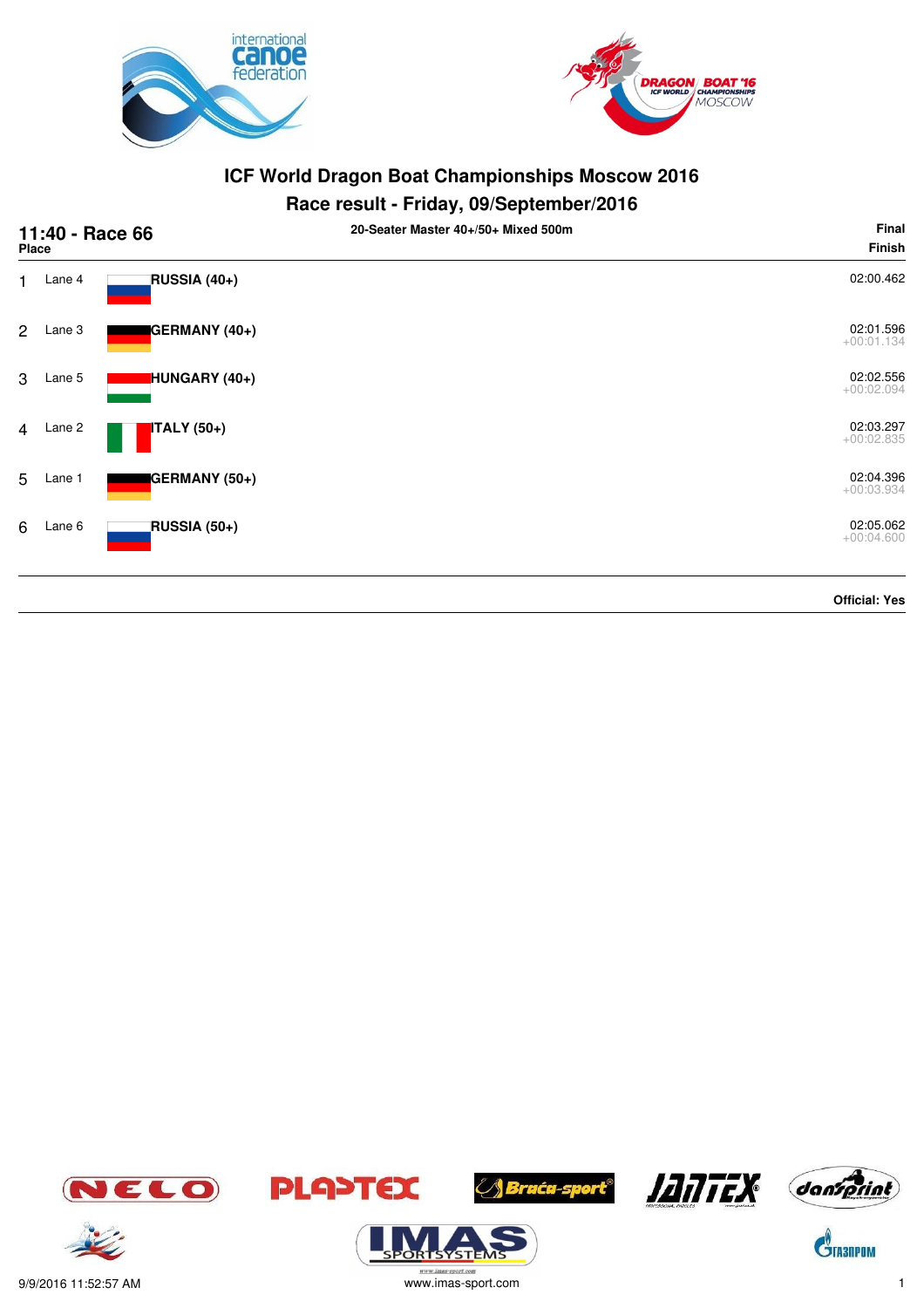



| 11:50 - Race 67<br>Place |        |                       | 20-Seater Junior Mixed 500m | Timerace 2<br>Finish                                                                     |
|--------------------------|--------|-----------------------|-----------------------------|------------------------------------------------------------------------------------------|
|                          | Lane 3 | <b>RUSSIA</b>         |                             | 01:59.771                                                                                |
| 2                        | Lane 4 | <b>IGERMANY</b>       |                             | 02:00.701<br>$+00:00.930$                                                                |
| 3                        | Lane 2 | <b>CZECH REPUBLIC</b> |                             | 02:01.131<br>$+00:01.360$                                                                |
|                          |        |                       |                             | 2 Time Races with Addition of Times where fastest Time is Winner<br><b>Official: Yes</b> |





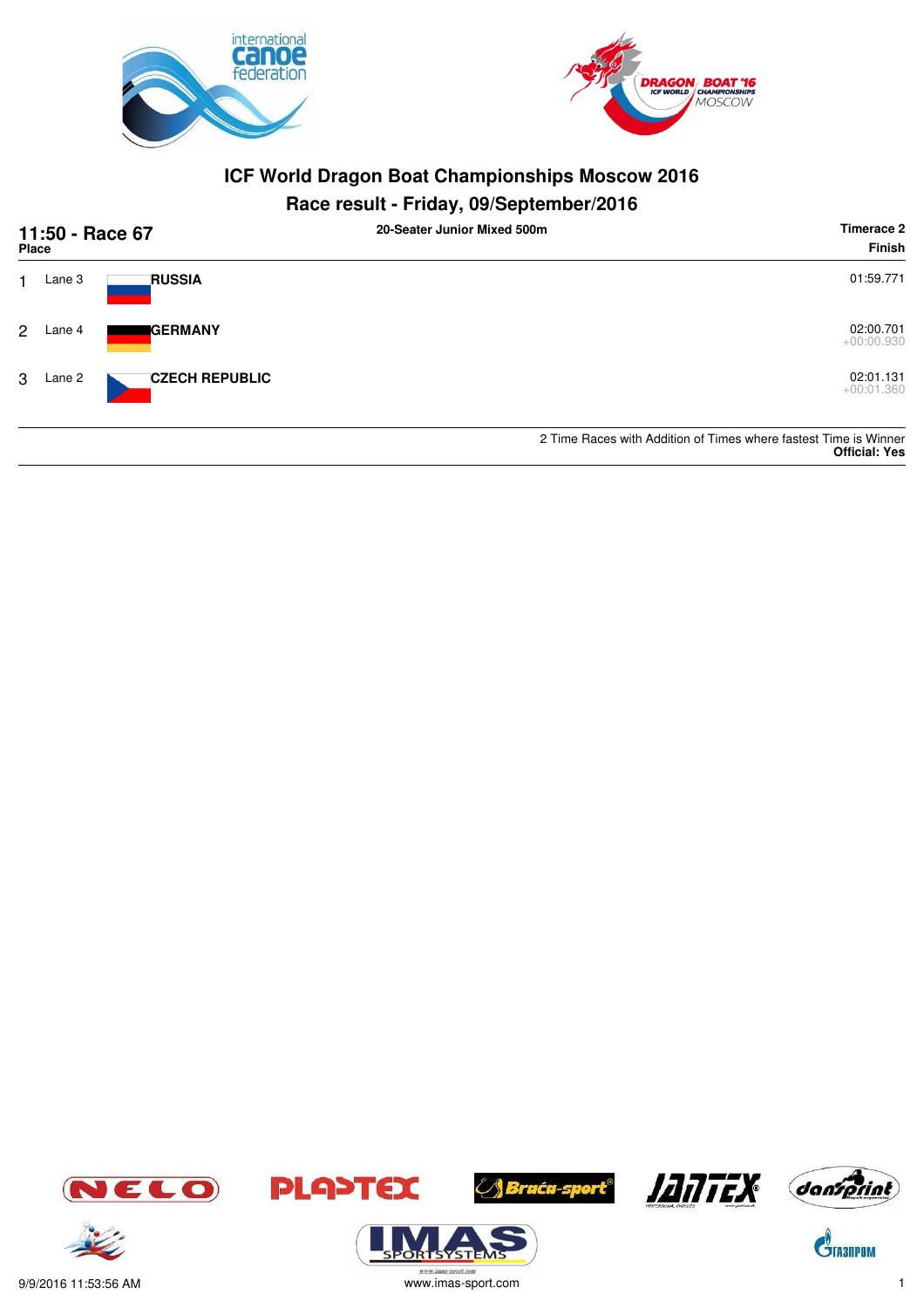



# **ICF World Dragon Boat Championships Moscow 2016 Race result - Friday, 09/September/2016 20-Seater Junior Mixed 500m**

|                | <b>Place</b><br>Timerace 1 |                           |                              | Timerace 2                   | Sum                       |
|----------------|----------------------------|---------------------------|------------------------------|------------------------------|---------------------------|
|                |                            | <b>RUS RUSSIA</b>         | 02:00.799<br>(1)             | 01:59.771<br>(1)             | 04:00.570                 |
| $\overline{2}$ |                            | IGER GERMANY              | 02:01.720<br>$(2)+00:00.921$ | 02:00.701<br>$(2)+00:00.930$ | 04:02.421<br>$+00:01.851$ |
| 3              |                            | <b>CZE CZECH REPUBLIC</b> | 02:02.225<br>$(3)+00:01.426$ | 02:01.131<br>$(3)+00:01.360$ | 04:03.356<br>$+00:02.786$ |
|                | IPHI                       | <b>PHILIPPINES</b>        |                              |                              | Did not start             |
|                | <b>MEDISA USA</b>          |                           |                              |                              | Did not start             |















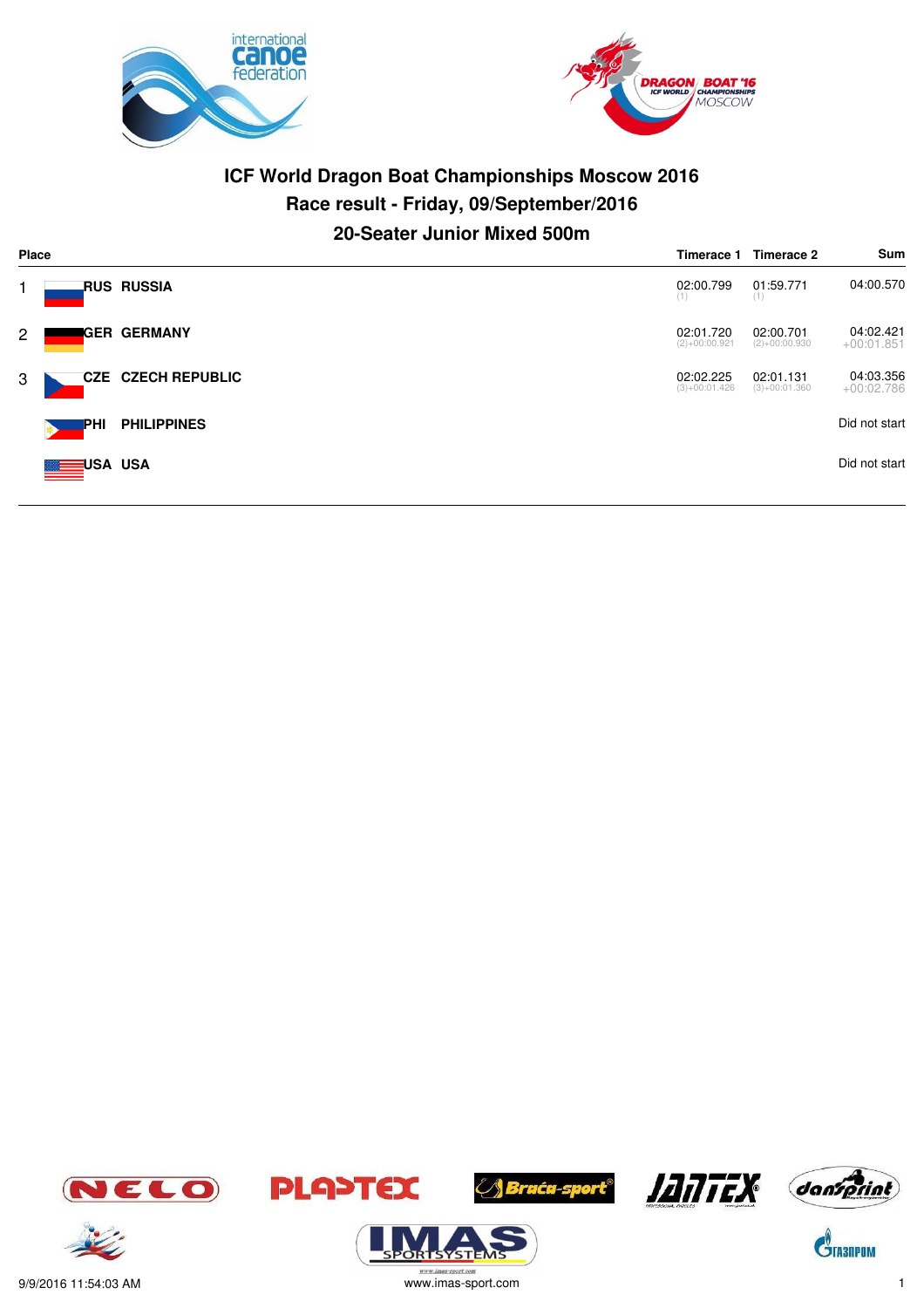



# **Race result - Friday, 09/September/2016**

| 12:00 - Race 68<br><b>Place</b> |          |                 | 20-Seater Senior Mixed 500m | Final<br><b>Finish</b>    |
|---------------------------------|----------|-----------------|-----------------------------|---------------------------|
| 1                               | Lane 4   | PHILIPPINES     |                             | 01:55.992                 |
| $\mathbf{2}$                    | Lane 3   | <b>RUSSIA</b>   |                             | 01:56.075<br>$+00:00.083$ |
| 3                               | Lane 6   | <b>THAILAND</b> |                             | 01:56.346<br>$+00:00.354$ |
|                                 | 4 Lane 5 | <b>UKRAINE</b>  |                             | 01:56.645<br>$+00:00.653$ |
| 5                               | Lane 1   | <b>HUNGARY</b>  |                             | 01:57.046<br>$+00:01.054$ |
| 6                               | Lane 2   | <b>GERMANY</b>  |                             | 01:57.482<br>$+00:01.490$ |
|                                 |          |                 |                             | <b>Official: Yes</b>      |







**ORISYSTE** 







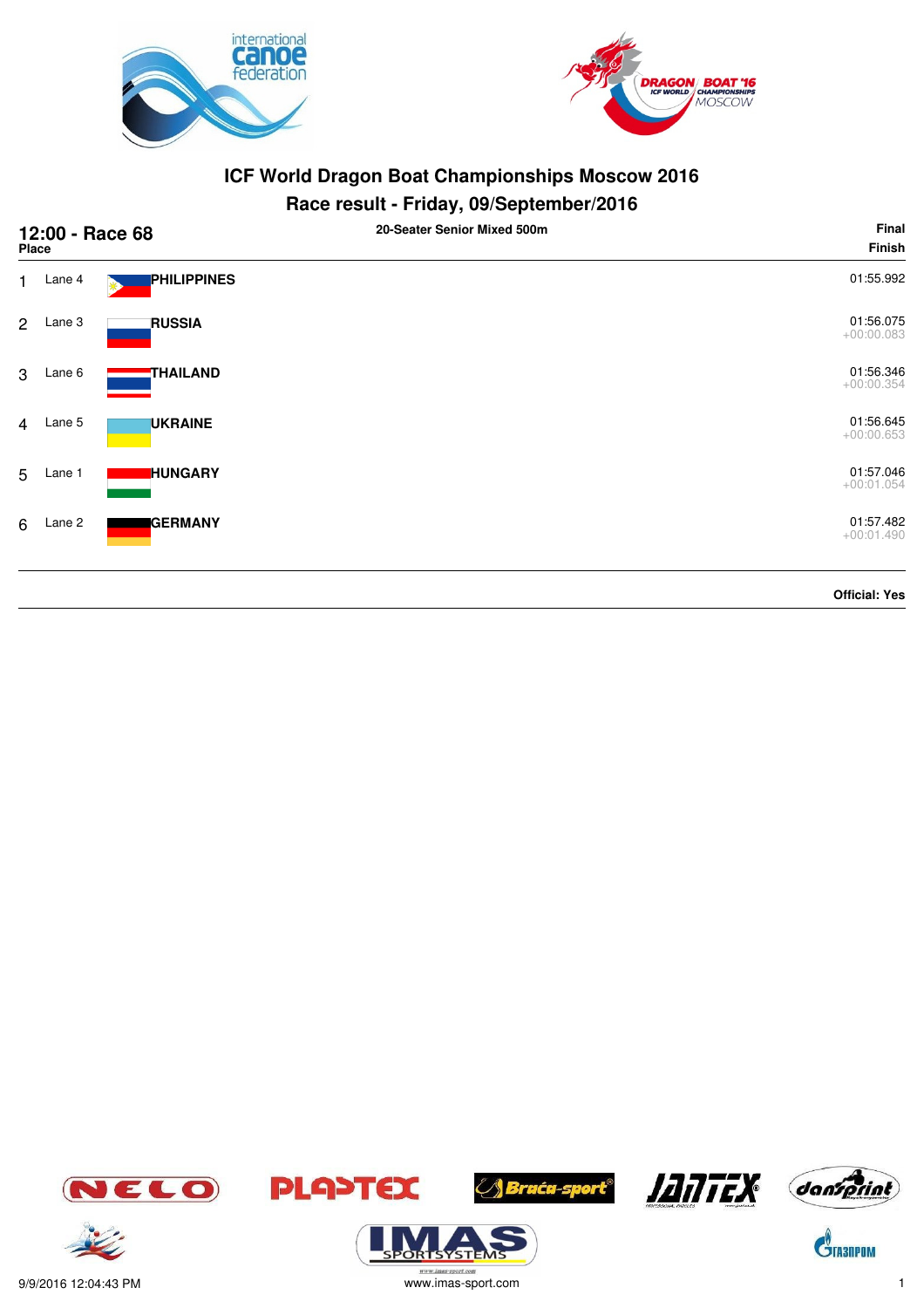



| 12:50 - Race 69<br>Place |        |               | 20-Seater Master 40+/50+ Men 500m | Final<br><b>Finish</b>    |
|--------------------------|--------|---------------|-----------------------------------|---------------------------|
| 1.                       | Lane 4 | RUSSIA (40+)  |                                   | 01:56.033                 |
| $\overline{2}$           | Lane 3 | HUNGARY (40+) |                                   | 01:57.295<br>$+00:01.262$ |
| 3                        | Lane 5 | RUSSIA (50+)  |                                   | 01:57.511<br>$+00:01.478$ |
| $\overline{4}$           | Lane 1 | $ITALY(40+)$  |                                   | 02:01.064<br>$+00:05.031$ |
| 5                        | Lane 2 | GERMANY (40+) |                                   | 02:01.638<br>$+00:05.605$ |
|                          |        |               |                                   | <b>Official: Yes</b>      |













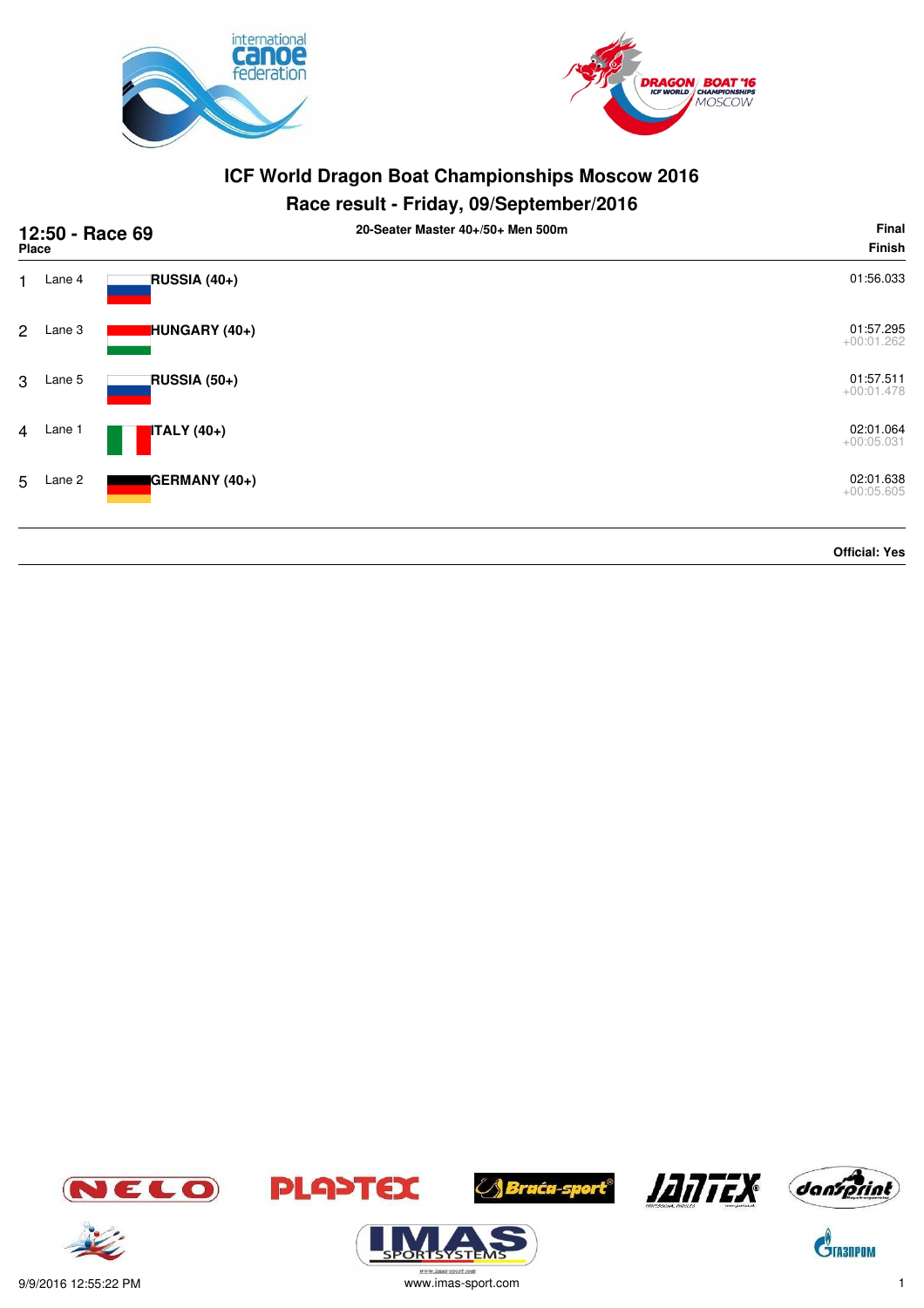



| 13:00 - Race 70<br><b>Place</b> |        |                          | 20-Seater Master 40+/50+ Women 500m | Timerace 2<br><b>Finish</b>                                                              |
|---------------------------------|--------|--------------------------|-------------------------------------|------------------------------------------------------------------------------------------|
| 1                               | Lane 3 | <b>I</b> GERMANY (40+)   |                                     | 02:10.343                                                                                |
| $\overline{2}$                  | Lane 4 | HUNGARY (40+)            |                                     | 02:13.917<br>$+00:03.574$                                                                |
| 3                               | Lane 2 | <b>ITALY</b> (40+)       |                                     | 02:15.039<br>$+00:04.696$                                                                |
| $\overline{4}$                  | Lane 5 | $\blacksquare$ USA (40+) |                                     | 02:17.222<br>$+00:06.879$                                                                |
|                                 |        |                          |                                     | 2 Time Races with Addition of Times where fastest Time is Winner<br><b>Official: Yes</b> |



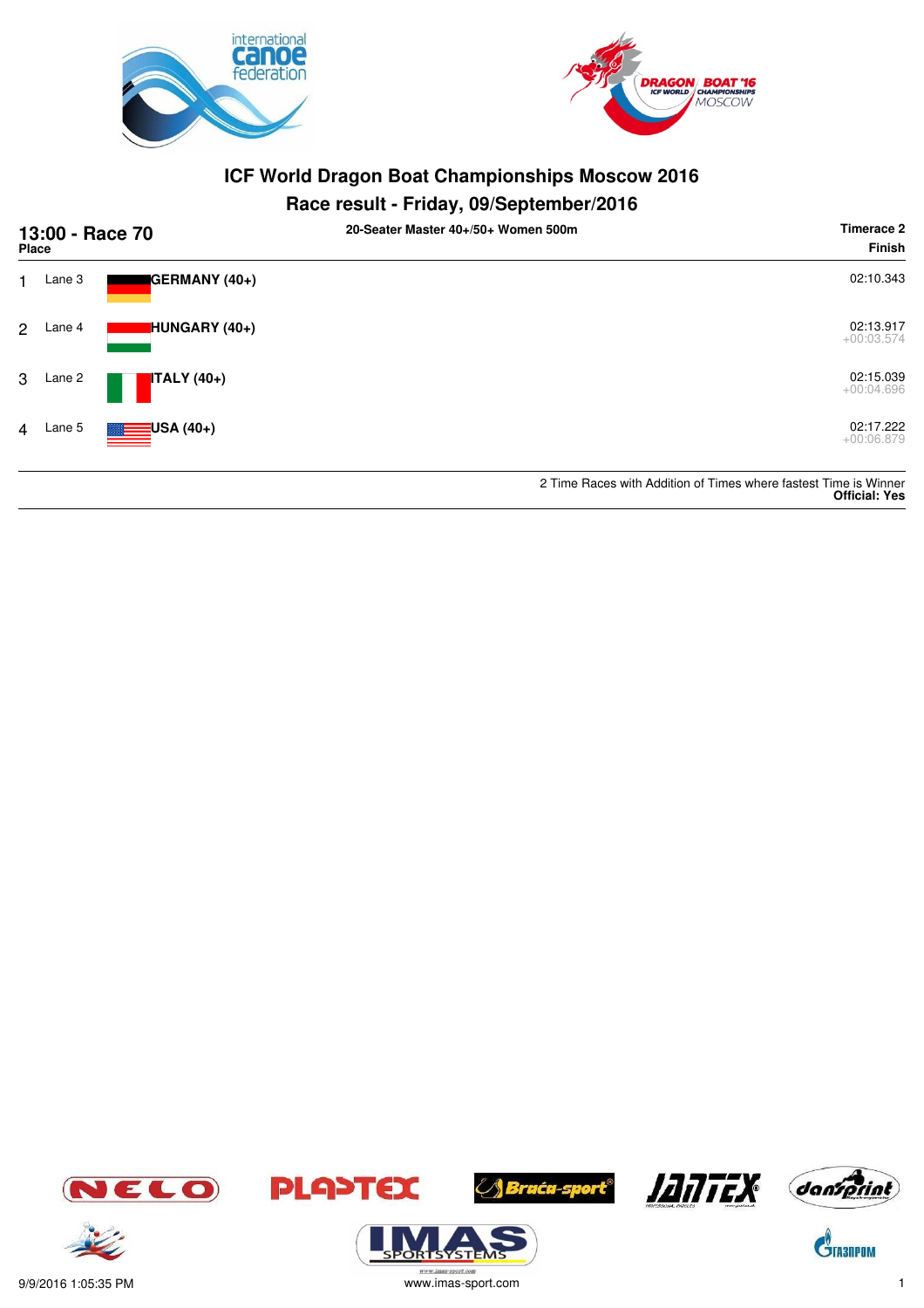



# **ICF World Dragon Boat Championships Moscow 2016 Race result - Friday, 09/September/2016 20-Seater Master 40+/50+ Women 500m**

|              | Place      |                           |                              | Timerace 2                   | Sum                       |
|--------------|------------|---------------------------|------------------------------|------------------------------|---------------------------|
| 1.           |            | GER GERMANY (40+)         | 02:10.570<br>(1)             | 02:10.343<br>(1)             | 04:20.913                 |
| $\mathbf{2}$ |            | <b>HUN HUNGARY (40+)</b>  | 02:12.450<br>$(2)+00:01.880$ | 02:13.917<br>$(2)+00:03.574$ | 04:26.367<br>$+00:05.454$ |
| 3            | <b>ITA</b> | <b>ITALY</b> (40+)        | 02:18.227<br>$(3)+00:07.657$ | 02:15.039<br>$(3)+00:04.696$ | 04:33.266<br>$+00:12.353$ |
| 4            |            | $\equiv$ USA USA (40+)    | 02:20.171<br>$(4)+00:09.601$ | 02:17.222<br>$(4)+00:06.879$ | 04:37.393<br>$+00:16.480$ |
|              |            | USA USA (50+)             |                              |                              | Did not start             |
|              |            | <b>IGER GERMANY (50+)</b> |                              |                              | Did not start             |







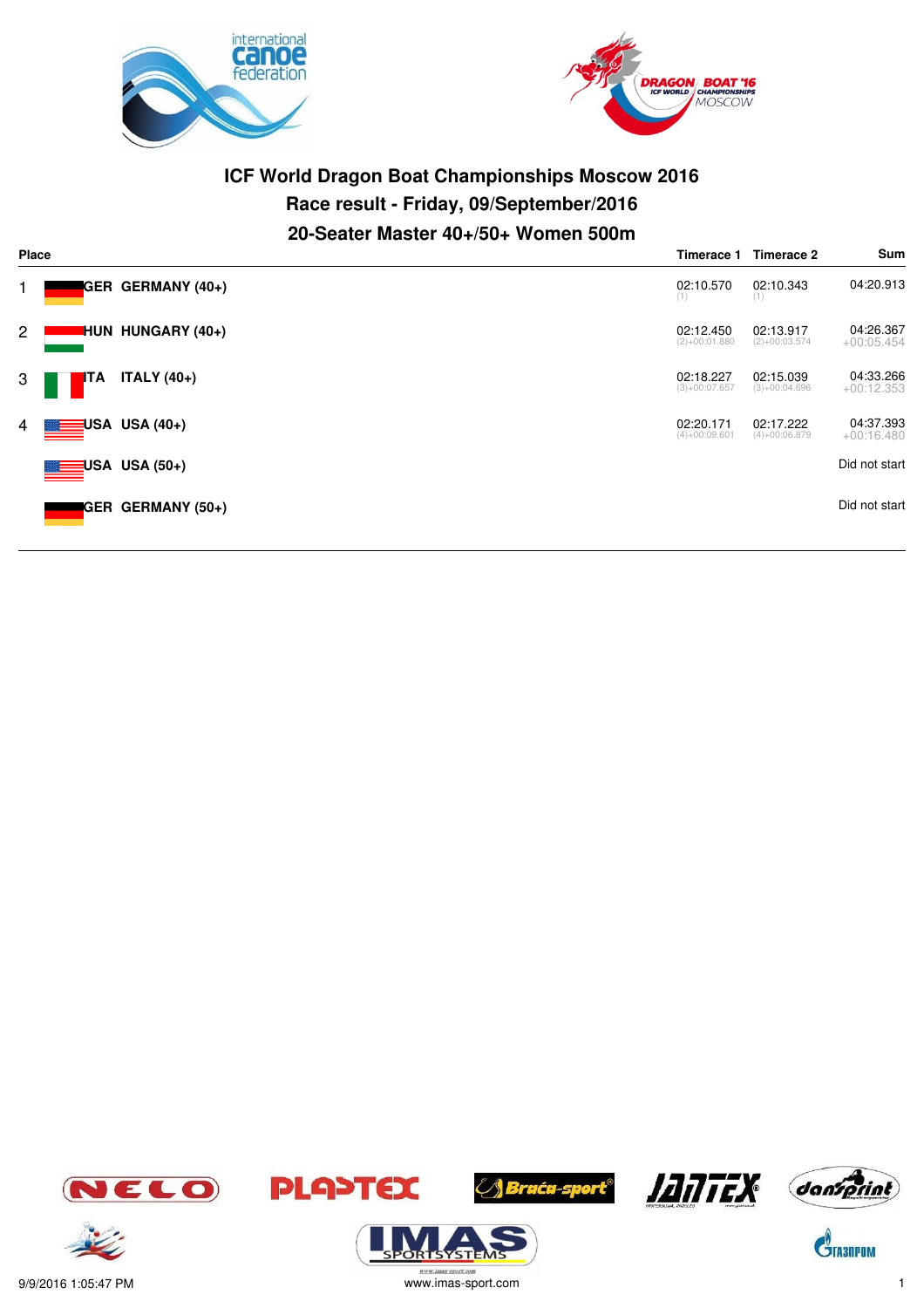



# **Race result - Friday, 09/September/2016**

| 13:10 - Race 71<br>Place |        |                        | 20-Seater Junior Men 500m | Timerace 2<br><b>Finish</b>                                      |
|--------------------------|--------|------------------------|---------------------------|------------------------------------------------------------------|
|                          | Lane 3 | <b>RUSSIA</b>          |                           | 01:55.634                                                        |
| 2                        | Lane 4 | <i><b>I</b>GERMANY</i> |                           | 01:57.593<br>$+00:01.959$                                        |
|                          |        |                        |                           | 2 Time Baces with Addition of Times where fastest Time is Winner |

2 Time Races with Addition of Times where fastest Time is Winner **Official: Yes**





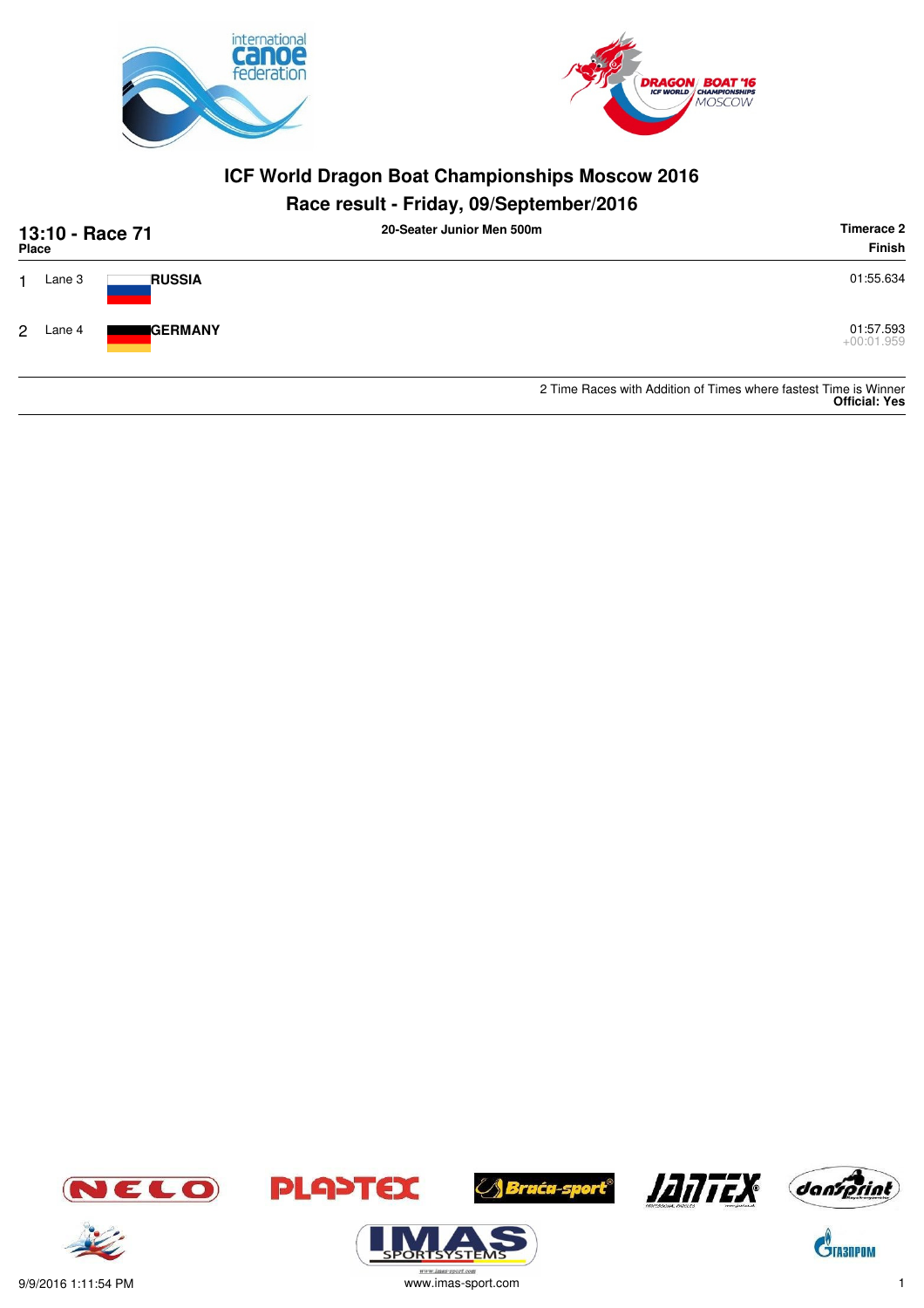



# **ICF World Dragon Boat Championships Moscow 2016 Race result - Friday, 09/September/2016 20-Seater Junior Men 500m**

| <b>Place</b> | Timerace 1 |                      |                              | Timerace 2                   | Sum                       |
|--------------|------------|----------------------|------------------------------|------------------------------|---------------------------|
|              |            | _RUS RUSSIA          | 01:55.511<br>(1)             | 01:55.634<br>(1)             | 03:51.145                 |
| $2^{\circ}$  |            | <b>I</b> GER GERMANY | 01:58.478<br>$(2)+00:02.967$ | 01:57.593<br>$(2)+00:01.959$ | 03:56.071<br>$+00:04.926$ |
|              | USA USA    |                      |                              |                              | Did not start             |







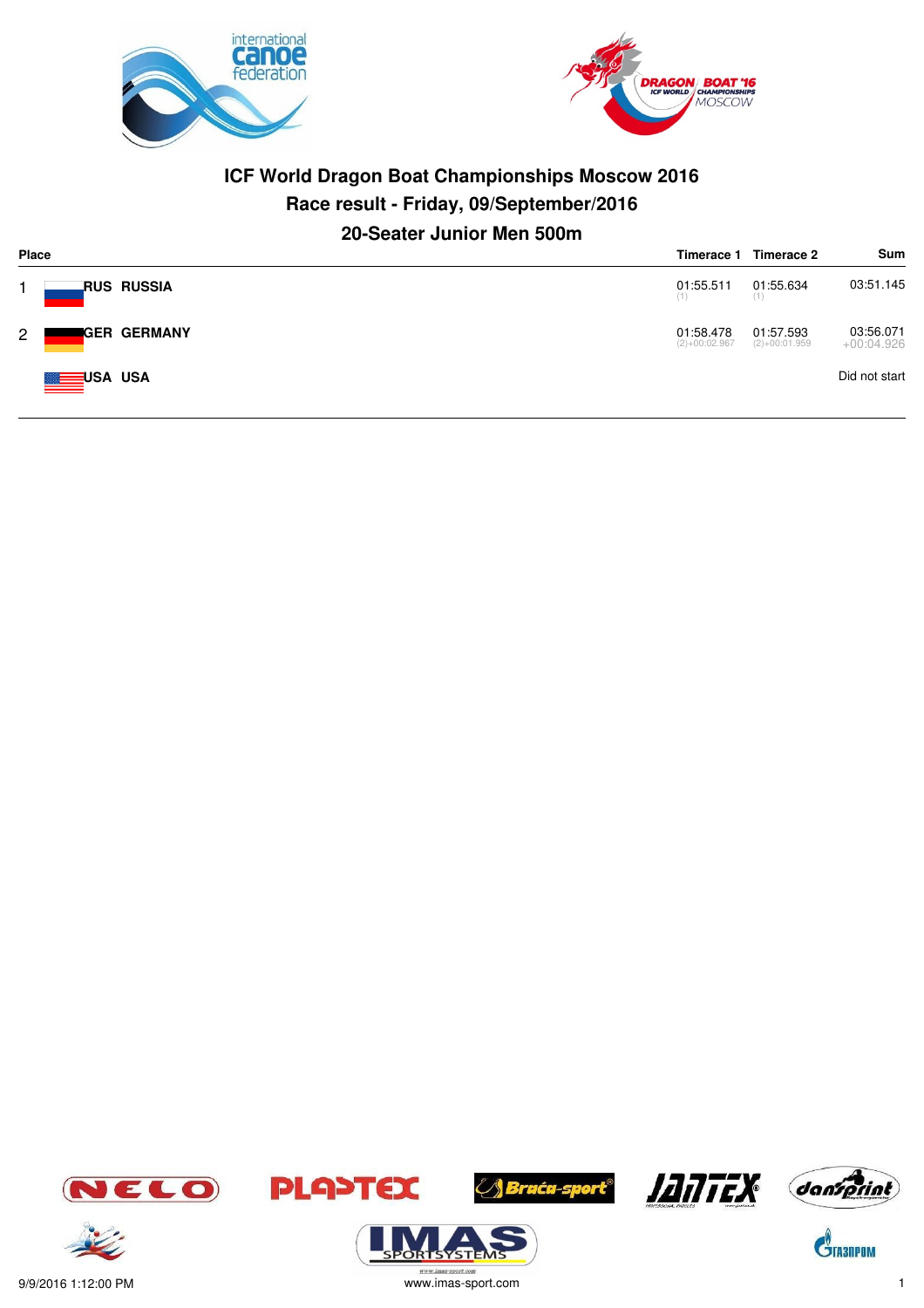



| 13:30 - Race 73<br><b>Place</b> |        |                                        | 20-Seater Senior Women 500m | Timerace 2<br><b>Finish</b>                                                              |
|---------------------------------|--------|----------------------------------------|-----------------------------|------------------------------------------------------------------------------------------|
| 1.                              | Lane 3 | <b>RUSSIA</b>                          |                             | 02:04.606                                                                                |
| 2                               | Lane 4 | <b>I</b> GERMANY                       |                             | 02:05.362<br>$+00:00.756$                                                                |
| 3                               | Lane 5 | <b>HUNGARY</b>                         |                             | 02:14.881<br>$+00:10.275$                                                                |
| $\overline{4}$                  | Lane 2 | <b>CANADA</b><br>$\mathbf{F}^{\prime}$ |                             | 02:15.384<br>$+00:10.778$                                                                |
|                                 |        |                                        |                             | 2 Time Races with Addition of Times where fastest Time is Winner<br><b>Official: Yes</b> |





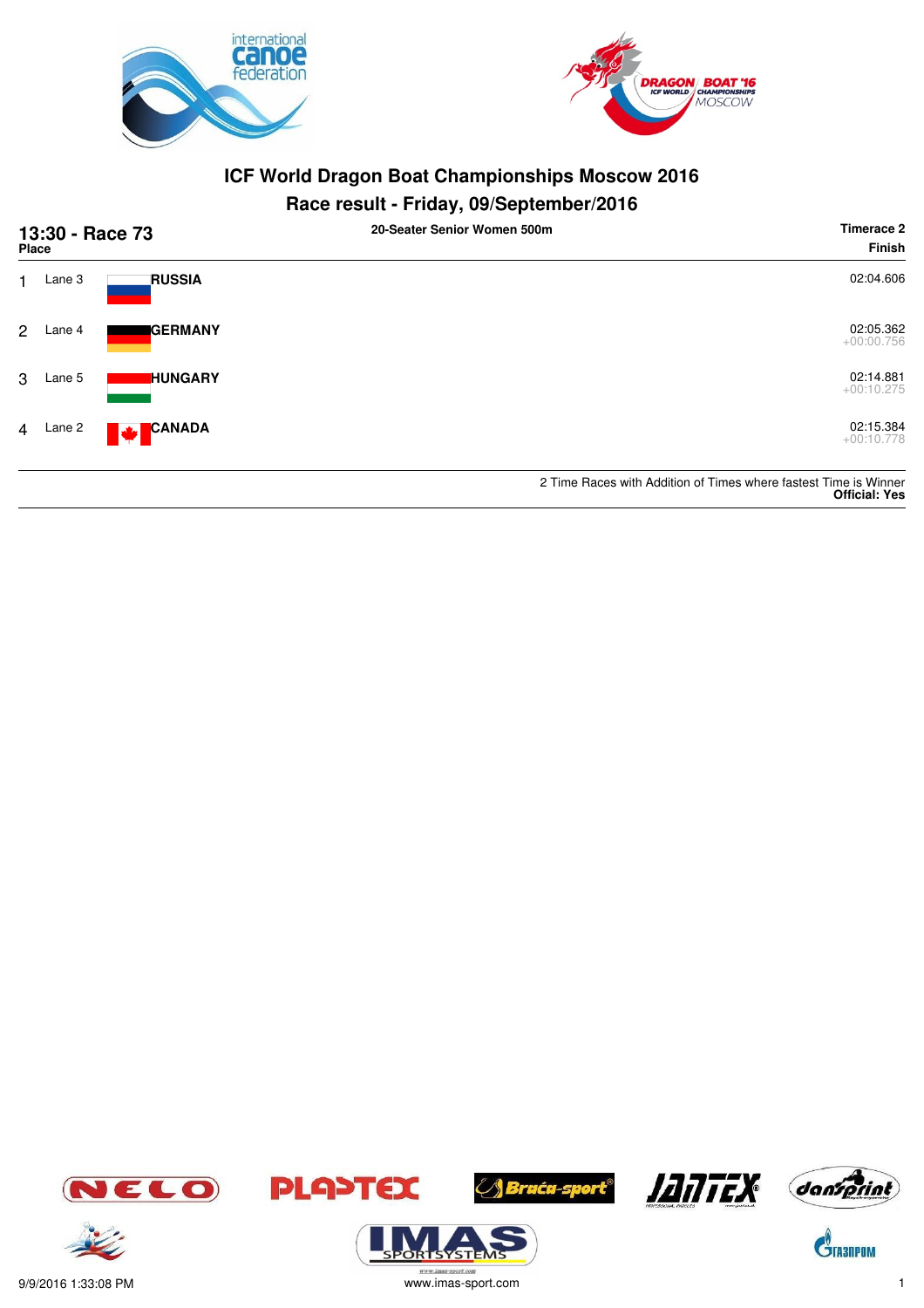



# **ICF World Dragon Boat Championships Moscow 2016 Race result - Friday, 09/September/2016 20-Seater Senior Women 500m**

|                | <b>Place</b>                     | Timerace 1                   | Timerace 2                   | Sum                       |
|----------------|----------------------------------|------------------------------|------------------------------|---------------------------|
|                | RUS RUSSIA.                      | 02:04.550<br>(1)             | 02:04.606<br>(1)             | 04:09.156                 |
| $\overline{2}$ | <b>I</b> GER GERMANY             | 02:05.689<br>$(2)+00:01.139$ | 02:05.362<br>$(2)+00:00.756$ | 04:11.051<br>$+00:01.895$ |
|                | <b>CAN CANADA</b><br>$3 \bullet$ | 02:18.289<br>$(3)+00:13.739$ | 02:15.384<br>$(4)+00:10.778$ | 04:33.673<br>$+00:24.517$ |
| 4              | <b>IHUN HUNGARY</b>              | 02:18.854<br>$(4)+00:14.304$ | 02:14.881<br>$(3)+00:10.275$ | 04:33.735<br>$+00:24.579$ |
|                | <b>MEDIUSA USA</b>               |                              |                              | Did not start             |













 $\mathbf{C}^{\!\!\hat{}}_{\!\!\text{Insub}}$ 



.<br>syste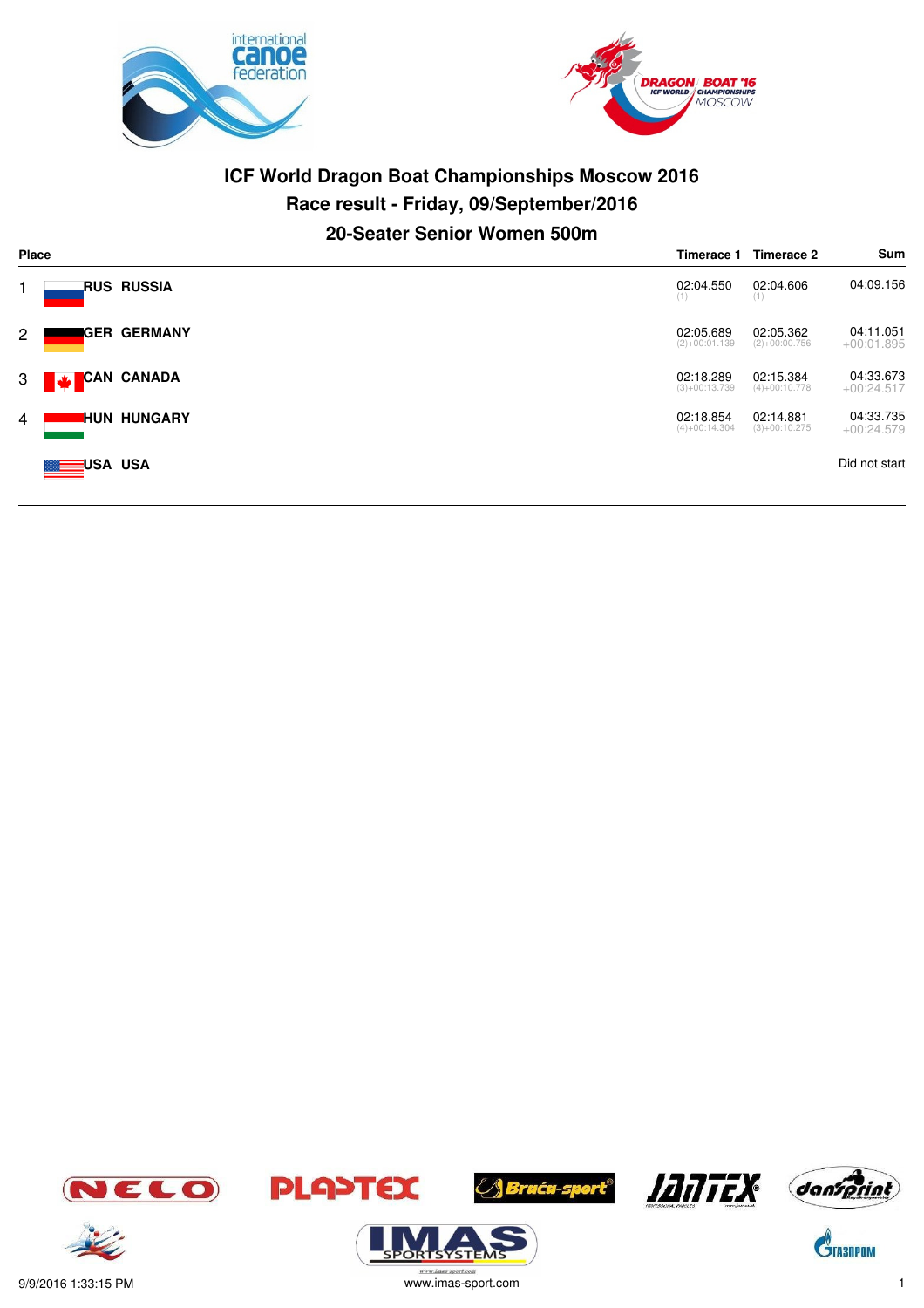



|                | 13:40 - Race 74<br><b>Place</b> |                                                   | 20-Seater Senior Men 500m | Final<br><b>Finish</b>    |
|----------------|---------------------------------|---------------------------------------------------|---------------------------|---------------------------|
| 1              | Lane 3                          | <b>RUSSIA</b>                                     |                           | 01:52.583                 |
| $\mathbf{2}$   | Lane 2                          | <b>GERMANY</b>                                    |                           | 01:54.130<br>$+00:01.547$ |
| 3              | Lane 4                          | <b>CZECH REPUBLIC</b>                             |                           | 01:54.255<br>$+00:01.672$ |
| $\overline{4}$ | Lane 5                          | <b>UKRAINE</b>                                    |                           | 01:54.831<br>$+00:02.248$ |
| 5              | Lane 6                          | CANADA<br><b>W</b>                                |                           | 01:56.284<br>$+00:03.701$ |
| 6              | Lane 1                          | <b>HONG KONG</b><br>$\mathbb{S}^{\mathbb{S}^n}_q$ |                           | 01:59.186<br>$+00:06.603$ |
|                |                                 |                                                   |                           | <b>Official: Yes</b>      |















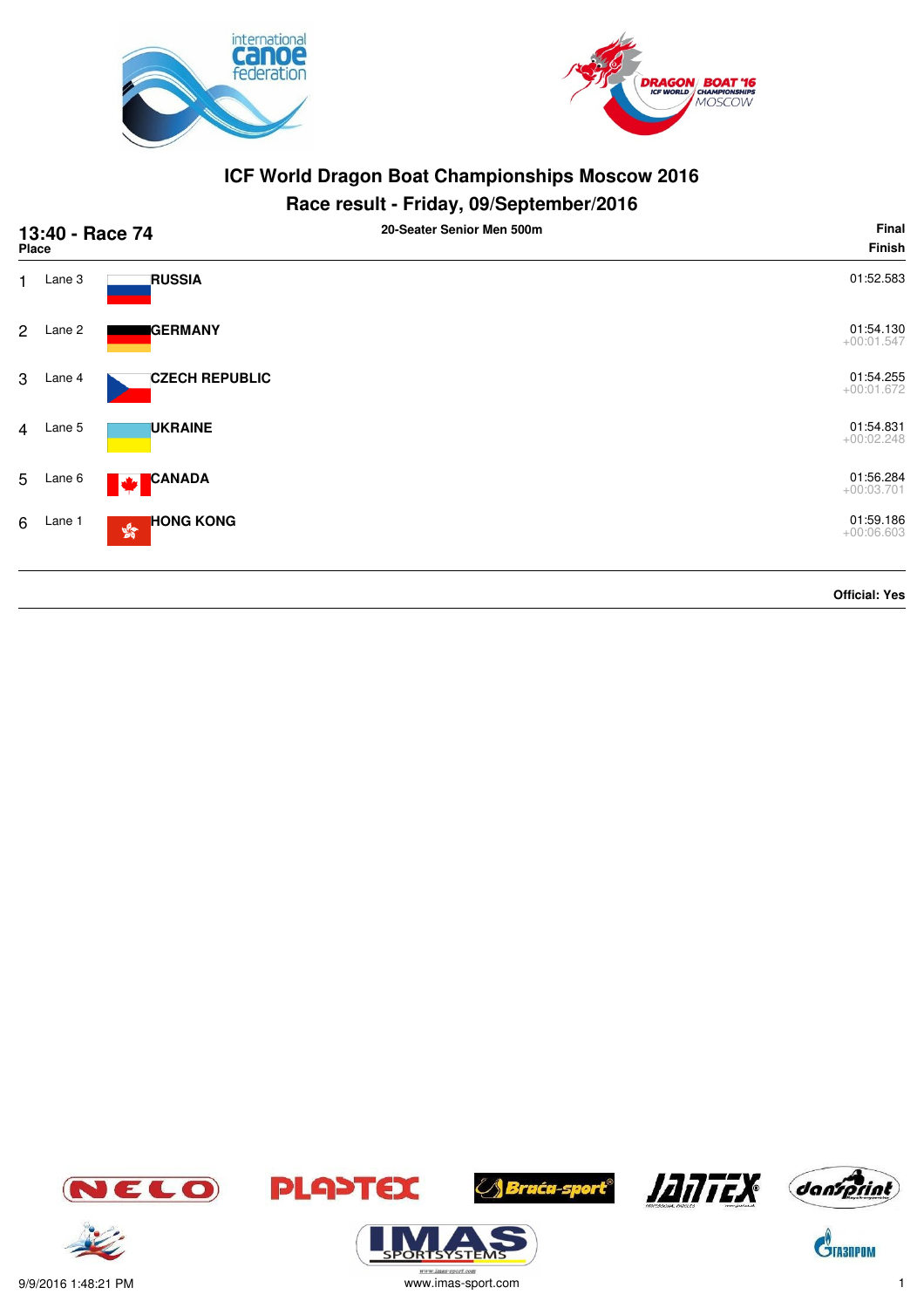



|                | 14:30 - Race 75<br>Place |                          | 10-Seater Master 40+ Mixed 2.000m | Final<br>Finish           |
|----------------|--------------------------|--------------------------|-----------------------------------|---------------------------|
| $\mathbf{1}$   | Lane 4                   | RUSSIA (40+)             |                                   | 09:59.496                 |
| $\overline{2}$ | Lane 7                   | HUNGARY (40+)            |                                   | 10:10.069<br>$+00:10.573$ |
| 3              | Lane 1                   | GERMANY (40+)            |                                   | 10:11.189<br>$+00:11.693$ |
| $\overline{4}$ | Lane 3                   | SWEDEN $(40+)$           |                                   | 10:26.779<br>$+00:27.283$ |
| 5              | Lane 2                   | USA (40+)                |                                   | 11:14.134<br>$+01:14.638$ |
| 6              | Lane 6                   | CANADA (40+)<br><b>W</b> |                                   | 11:25.920<br>$+01:26.424$ |
|                |                          |                          |                                   | <b>Official: Yes</b>      |













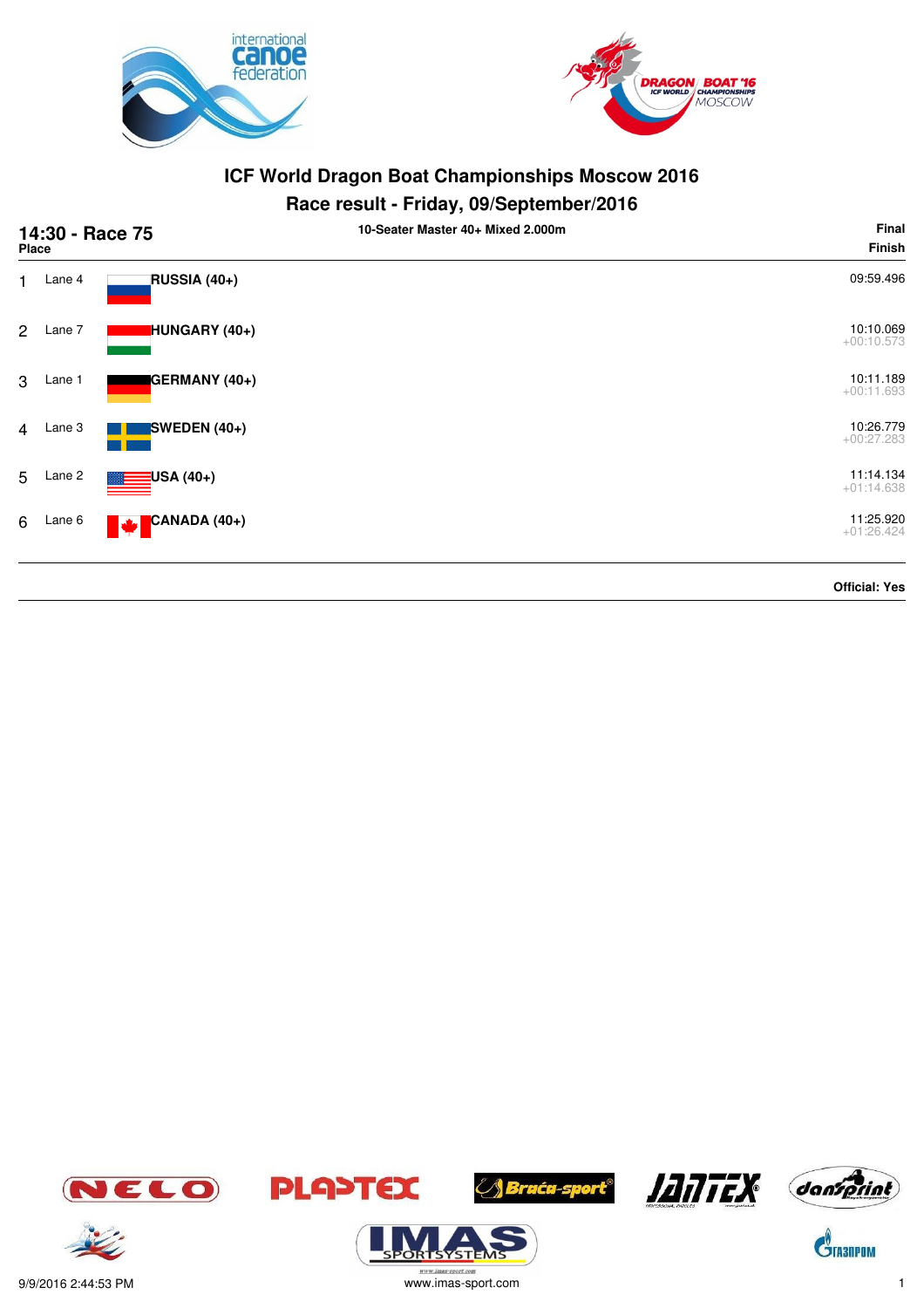



### **Race result - Friday, 09/September/2016**

|                | 14:30 - Race 76<br>Place |                          | 10-Seater Master 50+ Mixed 2.000m | <b>Final</b><br><b>Finish</b> |
|----------------|--------------------------|--------------------------|-----------------------------------|-------------------------------|
| 1              | Lane 11                  | RUSSIA (50+)             |                                   | 10:20.560                     |
| $\overline{2}$ | Lane 13                  | GERMANY (50+)            |                                   | 10:25.558<br>$+00:04.998$     |
| 3              | Lane 10                  | CANADA (50+)<br><b>M</b> |                                   | 10:46.216<br>$+00:25.656$     |
| $\overline{4}$ | Lane 9                   | HUNGARY (50+)            |                                   | 10:52.866<br>$+00:32.306$     |
| 5              | Lane 12                  | $\equiv$ USA (50+)       |                                   | 10:56.255<br>$+00:35.695$     |
|                |                          |                          |                                   | <b>Official: Yes</b>          |





ORTSYSTER









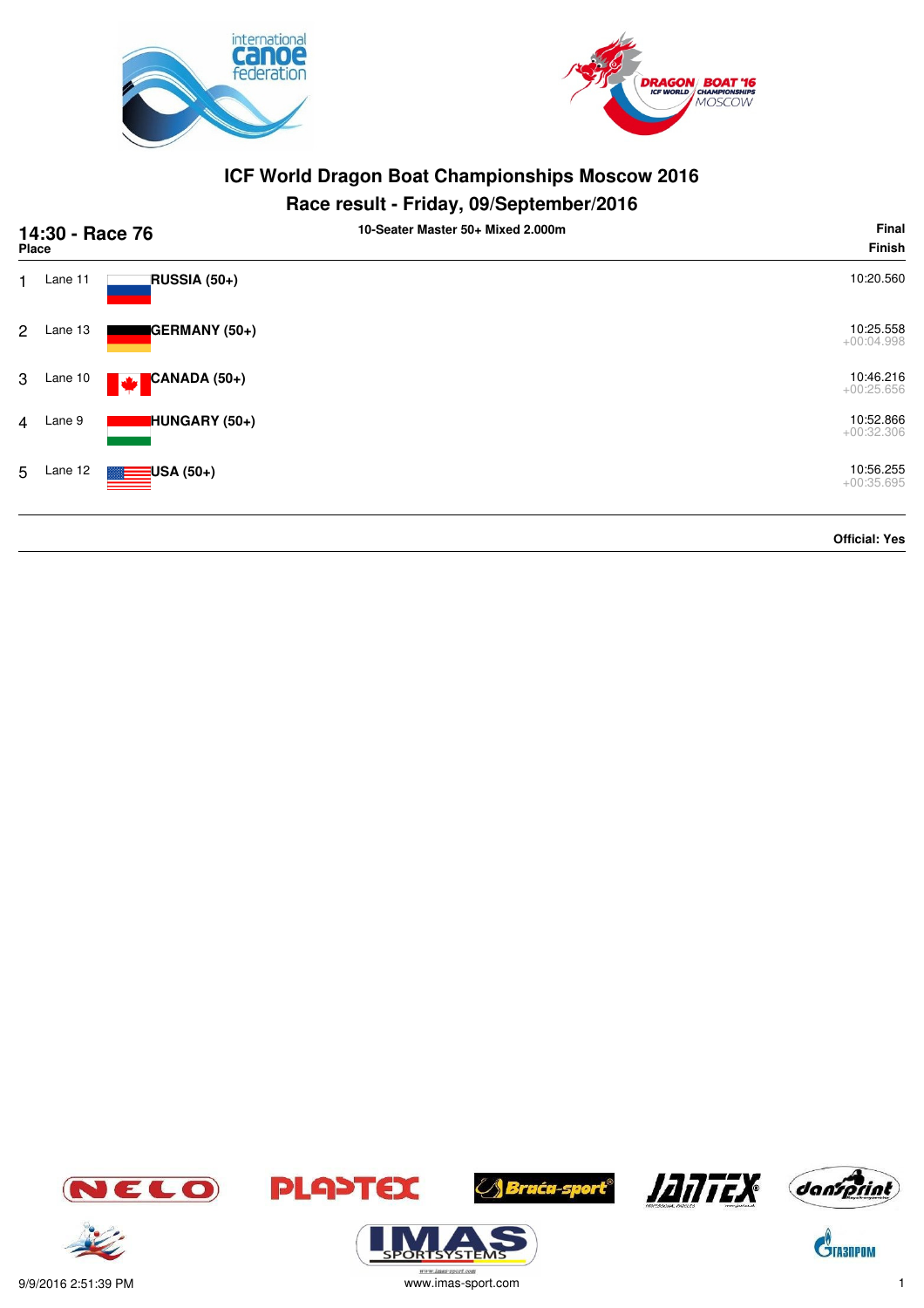



| 15:10 - Race 77<br>Place |          |                                                   | 10-Seater Junior Mixed 2.000m | Final<br><b>Finish</b>    |
|--------------------------|----------|---------------------------------------------------|-------------------------------|---------------------------|
|                          | 1 Lane 1 | <b>RUSSIA</b>                                     |                               | 09:48.082                 |
| $\overline{2}$           | Lane 2   | <b>GERMANY</b>                                    |                               | 09:51.682<br>$+00:03.600$ |
| 3                        | Lane 5   | <b>CANADA</b><br>M                                |                               | 09:58.074<br>$+00:09.992$ |
|                          | 4 Lane 4 | <b>UKRAINE</b>                                    |                               | 10:02.583<br>$+00:14.501$ |
| 5                        | Lane 7   | <b>PHILIPPINES</b>                                |                               | 10:12.008<br>$+00:23.926$ |
| 6                        | Lane 8   | <b>CZECH REPUBLIC</b>                             |                               | 10:22.177<br>$+00:34.095$ |
| $\overline{7}$           | Lane 3   | <b>HONG KONG</b><br>$\mathbb{S}^{\mathbb{S}^n}_q$ |                               | 12:54.370<br>$+03:06.288$ |
|                          | Lane 6   | USA                                               |                               | Did not start             |
|                          |          |                                                   |                               | <b>Official: Yes</b>      |

















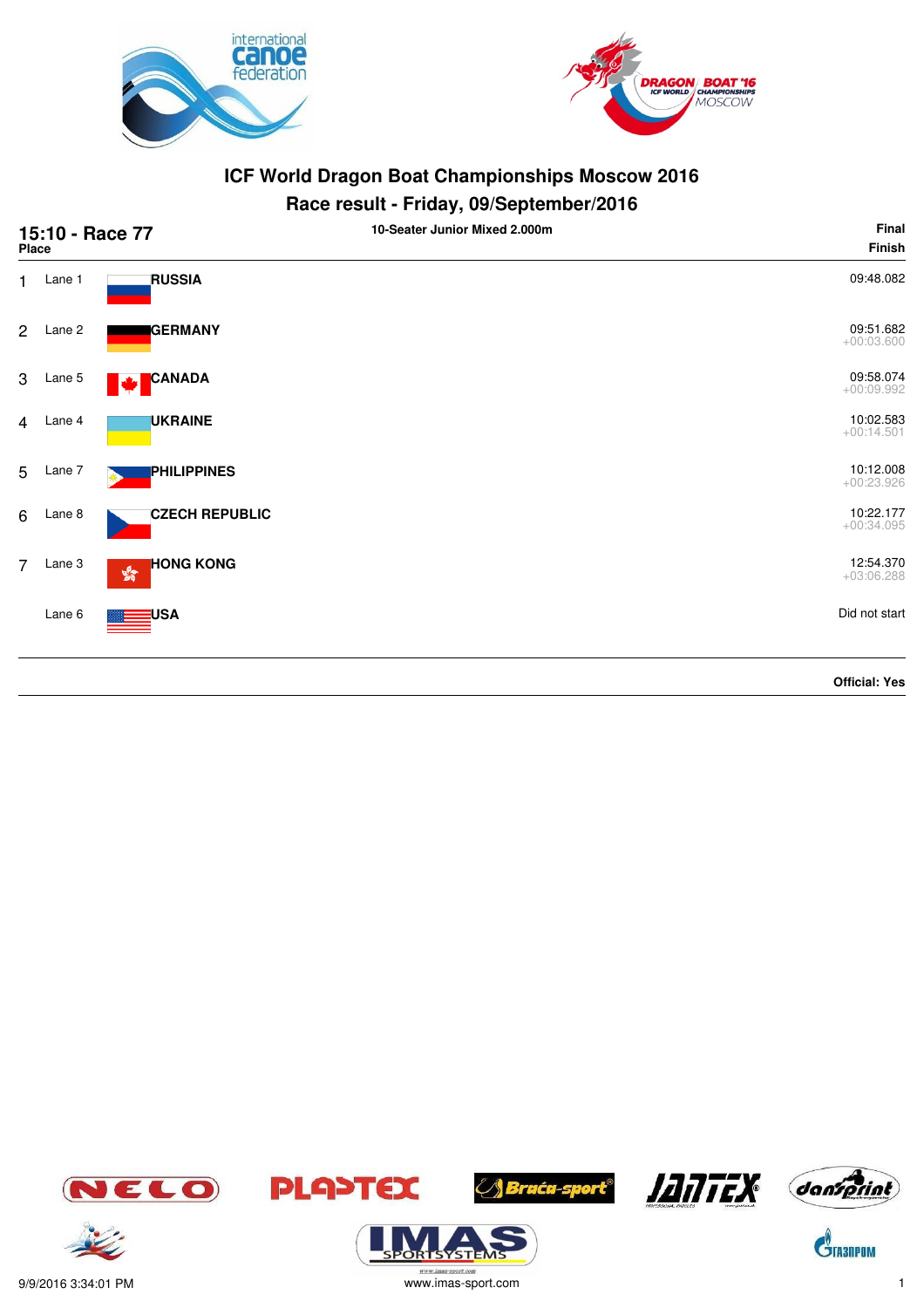



| 15:50 - Race 78<br><b>Place</b> |                  |                                    | 10-Seater Senior Mixed 2.000m | Final<br>Finish           |
|---------------------------------|------------------|------------------------------------|-------------------------------|---------------------------|
| 1                               | Lane 5           | <b>RUSSIA</b>                      |                               | 09:35.283                 |
| $\sqrt{2}$                      | Lane 10          | <b>HUNGARY</b>                     |                               | 09:46.962<br>$+00:11.679$ |
| 3                               | Lane 9           | THAILAND                           |                               | 09:54.003<br>$+00:18.720$ |
| 4                               | Lane 3           | UKRAINE                            |                               | 09:56.896<br>$+00:21.613$ |
| 5                               | Lane 1           | <b>CZECH REPUBLIC</b>              |                               | 09:57.929<br>$+00:22.646$ |
| 6                               | Lane 6           | FRANCE                             |                               | 09:59.967<br>$+00:24.684$ |
| 7                               | Lane 15          | <b>I</b> GERMANY                   |                               | 10:06.441<br>$+00:31.158$ |
| 8                               | Lane 12          | <b>CANADA</b>                      |                               | 10:09.678<br>$+00:34.395$ |
| 9                               | Lane 7           | <b>SWEDEN</b>                      |                               | 10:10.574<br>$+00:35.291$ |
|                                 | $10$ Lane 4      | <b>ITALY</b>                       |                               | 10:12.888<br>$+00:37.605$ |
|                                 | 11 Lane 13       | <b>INDIA</b>                       |                               | 10:22.064<br>$+00:46.781$ |
|                                 | 12 Lane 11       | <b>USA</b>                         |                               | 10:39.691<br>$+01:04.408$ |
|                                 | <b>13</b> Lane 2 | <b>HONG KONG</b><br>$\frac{1}{20}$ |                               | 11:31.056<br>$+01:55.773$ |
|                                 | Lane 14          | PHILIPPINES                        |                               | Did not start             |
|                                 |                  |                                    |                               | <b>Official: Yes</b>      |

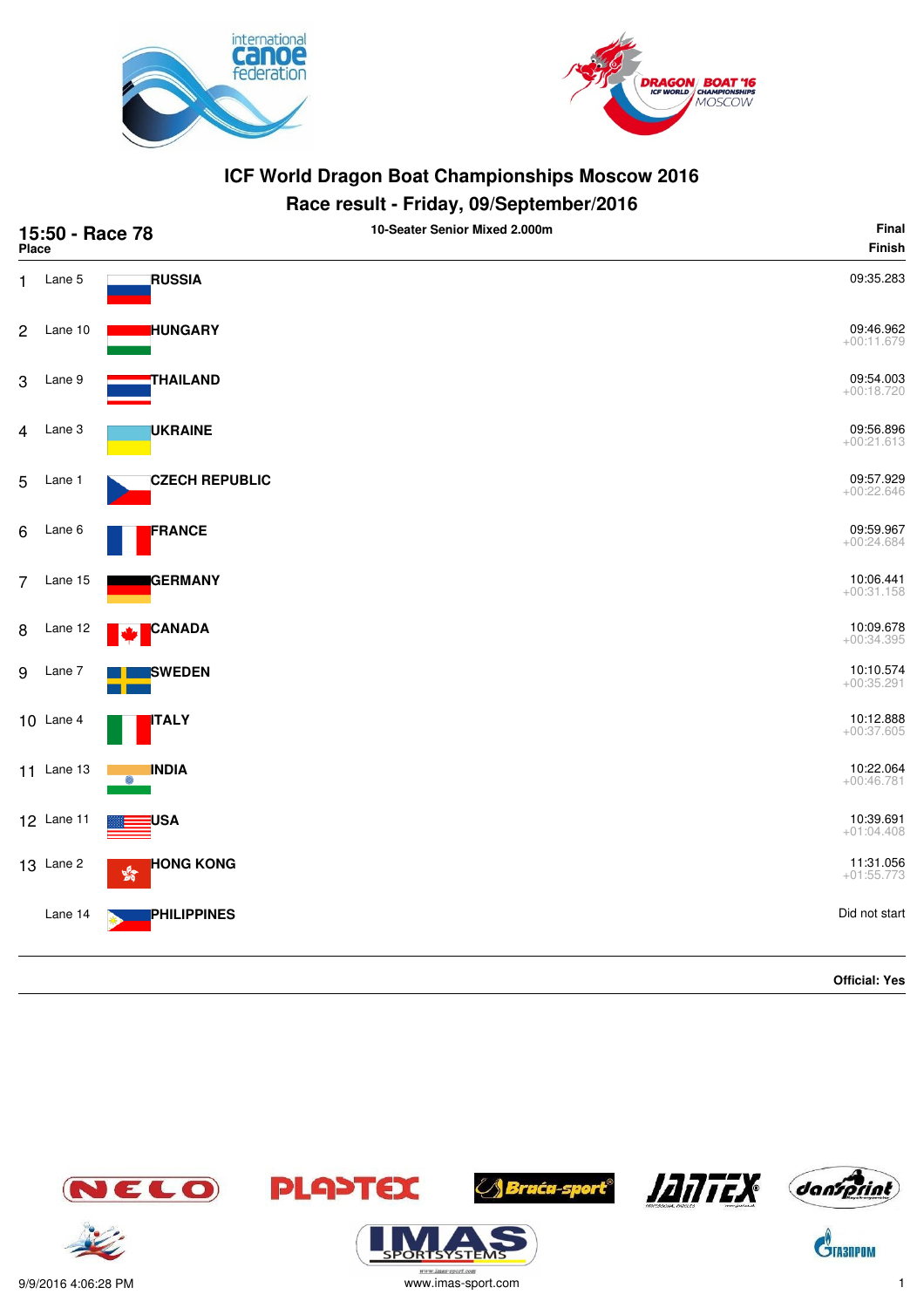



| 16:30 - Race 79<br><b>Place</b> |         |                     | 20-Seater Master 40+/50+ Men 2.000m | Final<br><b>Finish</b>    |
|---------------------------------|---------|---------------------|-------------------------------------|---------------------------|
| 1.                              | Lane 3  | HUNGARY (40+)       |                                     | 08:44.685                 |
| $\overline{2}$                  | Lane 9  | GERMANY (40+)       |                                     | 08:58.482<br>$+00:13.797$ |
| 3                               | Lane 8  | RUSSIA (40+)        |                                     | 08:59.738<br>$+00:15.053$ |
| $\overline{4}$                  | Lane 4  | <b>RUSSIA (50+)</b> |                                     | 09:01.596<br>$+00:16.911$ |
| 5                               | Lane 5  | ITALY (40+)         |                                     | 09:07.449<br>$+00:22.764$ |
|                                 | Lane 1  | USA (50+)           |                                     | Did not start             |
|                                 | Lane 6  | USA (40+)           |                                     | Disqualified              |
|                                 | Lane 7  | GERMANY (50+)       |                                     | Did not start             |
|                                 | Lane 10 | CANADA (40+)<br>M   |                                     | Did not start             |
|                                 |         |                     |                                     | <b>Official: Yes</b>      |





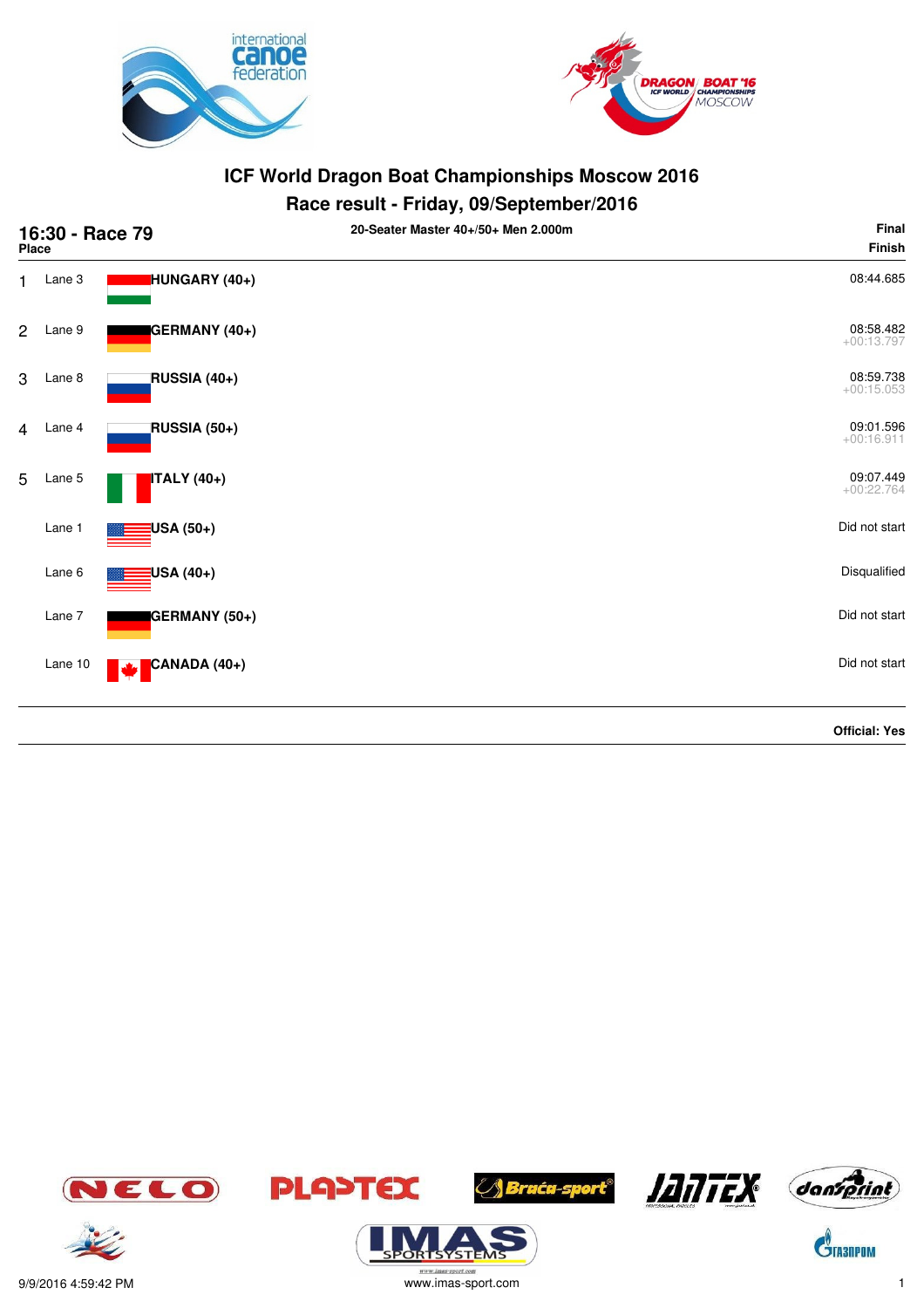



# **Race result - Friday, 09/September/2016**

| 16:30 - Race 80<br>Place |         |                       | 20-Seater Senior Men 2.000m | Final<br><b>Finish</b>    |
|--------------------------|---------|-----------------------|-----------------------------|---------------------------|
| $\mathbf{1}$             | Lane 15 | <b>RUSSIA</b>         |                             | 08:40.086                 |
| $\overline{2}$           | Lane 18 | <b>UKRAINE</b>        |                             | 08:43.771<br>$+00:03.685$ |
| 3                        | Lane 12 | <b>HUNGARY</b>        |                             | 09:12.572<br>$+00:32.486$ |
| 4                        | Lane 14 | CANADA<br>М           |                             | 09:24.231<br>$+00:44.145$ |
| 5                        | Lane 16 | <b>GERMANY</b>        |                             | 09:25.798<br>$+00:45.712$ |
| 6                        | Lane 13 | <b>HONG KONG</b><br>蟾 |                             | 09:33.852<br>$+00:53.766$ |
|                          | Lane 11 | USA                   |                             | Did not start             |
|                          | Lane 17 | <b>CZECH REPUBLIC</b> |                             | Did not finish            |
|                          |         |                       |                             | <b>Official: Yes</b>      |



**ORTSYSTEI** 







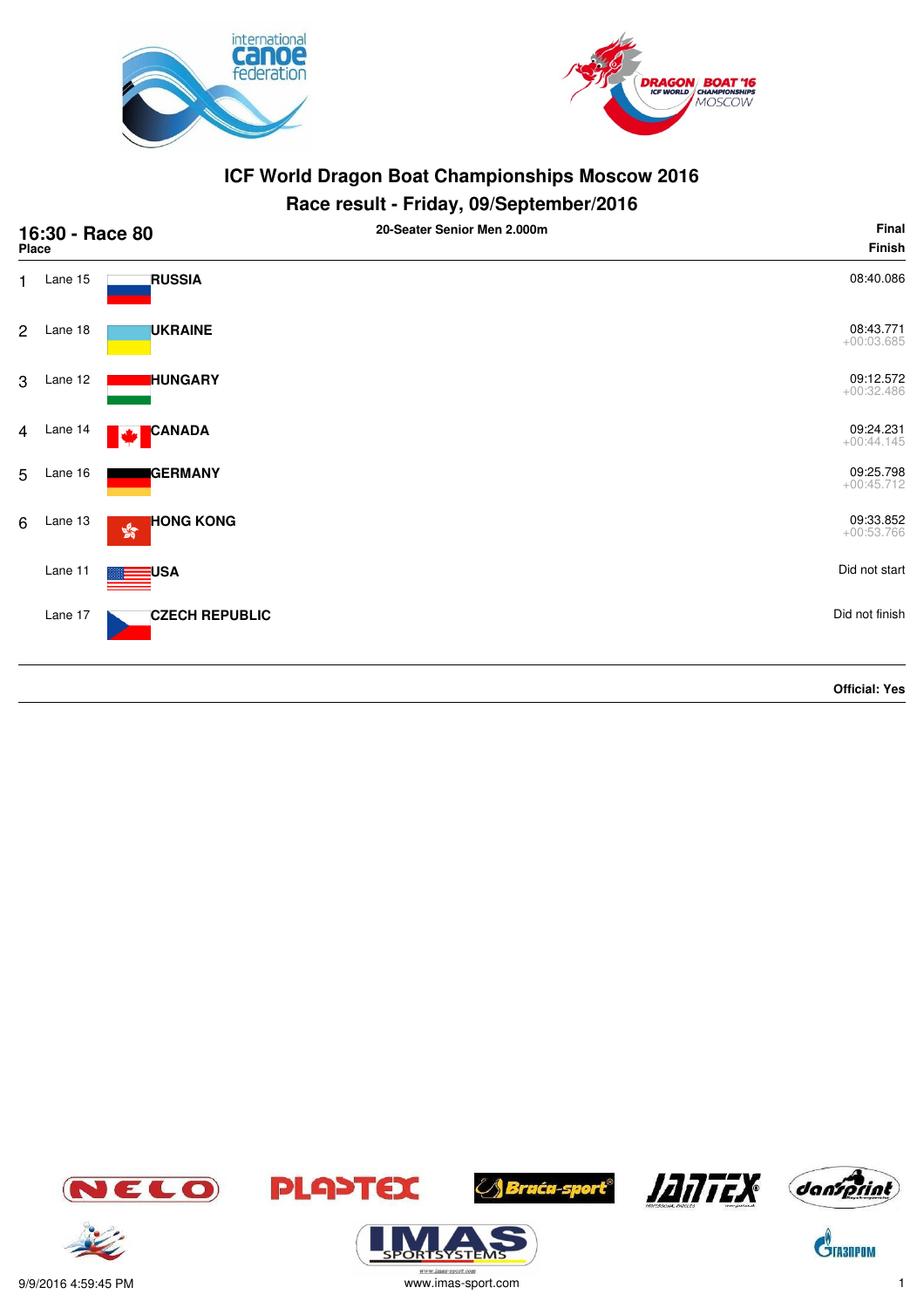



# **Race result - Friday, 09/September/2016**

| 17:10 - Race 81<br><b>Place</b> |        |                  | 20-Seater Junior Men 2.000m | Final<br>Finish           |
|---------------------------------|--------|------------------|-----------------------------|---------------------------|
| 1.                              | Lane 3 | <b>RUSSIA</b>    |                             | 08:44.997                 |
| $\mathcal{P}$                   | Lane 1 | <b>GERMANY</b>   |                             | 08:45.409<br>$+00:00.412$ |
|                                 | Lane 2 | $\mathbf{L}$ USA |                             | Did not start             |
|                                 |        |                  |                             | <b>Official: Yes</b>      |





9/9/2016 5:49:17 PM www.imas-sport.com 1





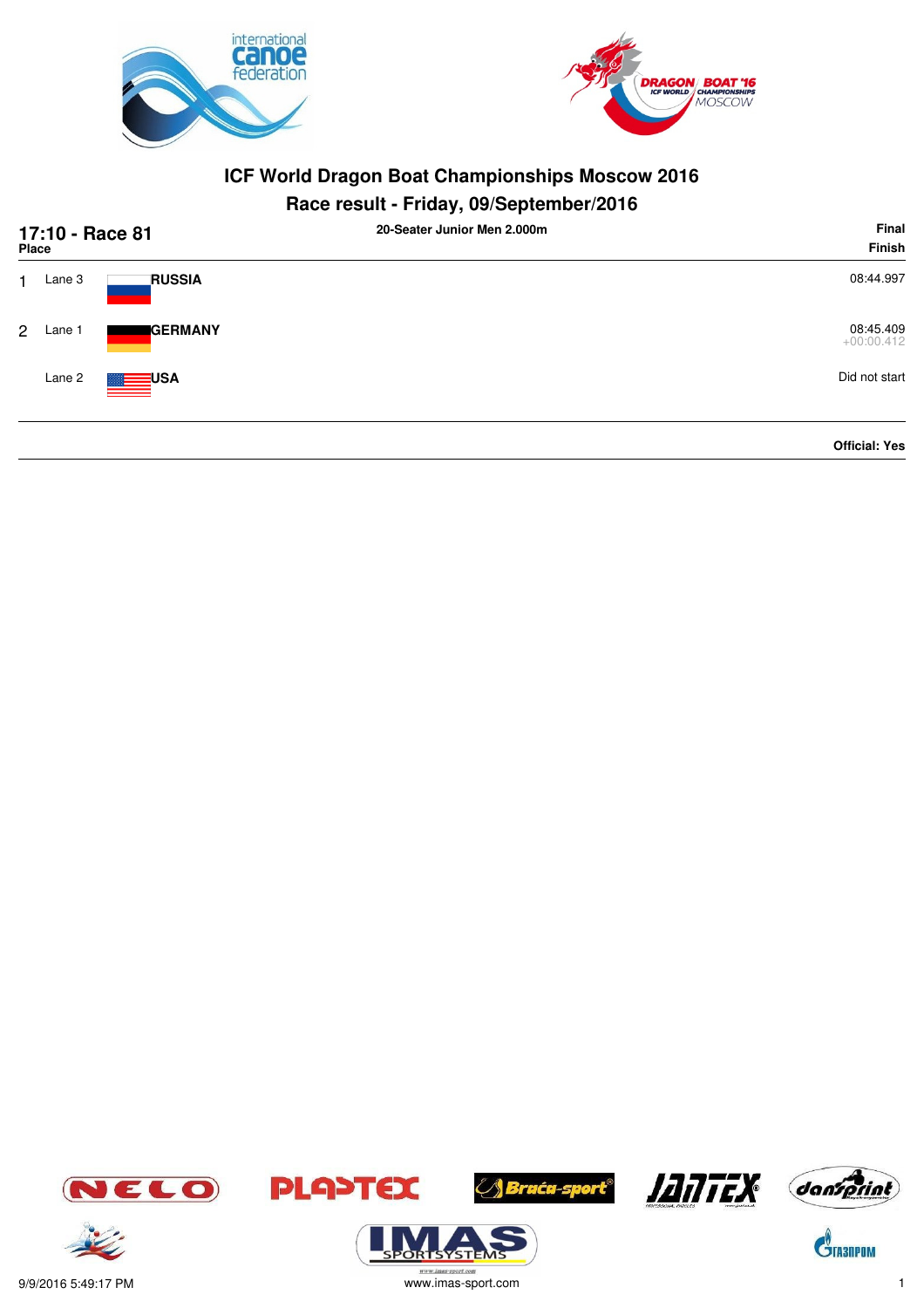



| 17:10 - Race 82<br>Place |        |                           | 20-Seater Senior Women 2.000m | Final<br>Finish           |
|--------------------------|--------|---------------------------|-------------------------------|---------------------------|
| 1.                       | Lane 6 | <b>RUSSIA</b>             |                               | 09:30.532                 |
| $\overline{2}$           | Lane 8 | <b>GERMANY</b>            |                               | 09:31.843<br>$+00:01.311$ |
| 3                        | Lane 4 | <b>HUNGARY</b>            |                               | 10:14.149<br>$+00:43.617$ |
| $\overline{4}$           | Lane 7 | <b>CANADA</b><br><b>A</b> |                               | 10:29.485<br>$+00:58.953$ |
|                          | Lane 5 | <b>USA</b>                |                               | Did not start             |
|                          | Lane 9 | <b>UKRAINE</b>            |                               | Did not start             |
|                          |        |                           |                               | <b>Official: Yes</b>      |















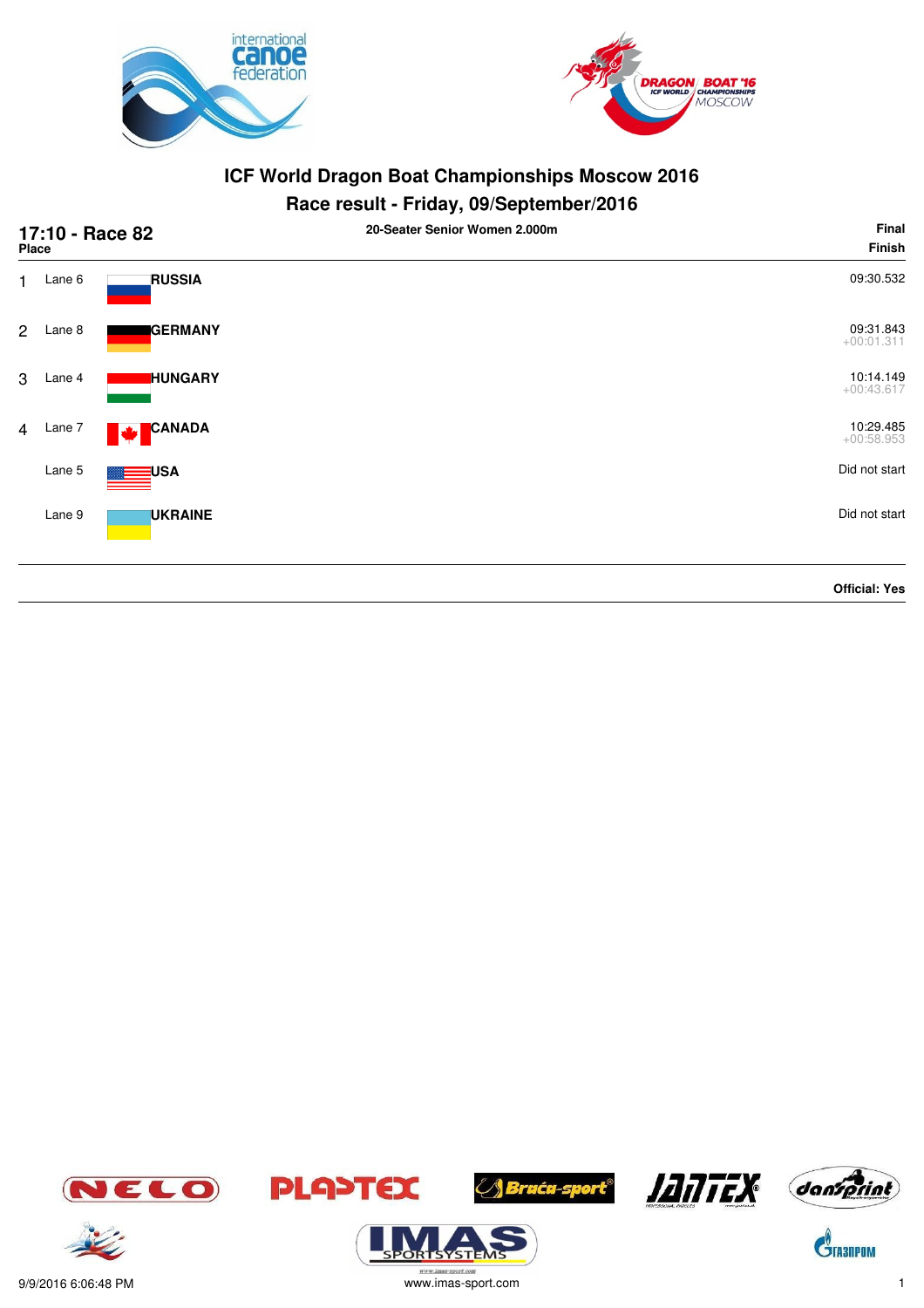



# **Race result - Friday, 09/September/2016**

| 17:10 - Race 83<br><b>Place</b> |         |                          | 20-Seater Master 40+/50+ Women 2.000m | Final<br><b>Finish</b>    |
|---------------------------------|---------|--------------------------|---------------------------------------|---------------------------|
| 1                               | Lane 13 | GERMANY (50+)            |                                       | 09:50.731                 |
| $\overline{2}$                  | Lane 14 | HUNGARY (40+)            |                                       | 10:38.790<br>$+00:48.059$ |
| 3                               | Lane 15 | <b>ITALY</b> (40+)       |                                       | 10:39.992<br>$+00:49.261$ |
| $\overline{4}$                  | Lane 11 | <mark>:</mark> USA (40+) |                                       | 10:42.699<br>$+00:51.968$ |
|                                 | Lane 10 | <mark>∃</mark> USA (50+) |                                       | Did not start             |
|                                 | Lane 12 | GERMANY (40+)            |                                       | Did not start             |
|                                 |         |                          |                                       | <b>Official: Yes</b>      |









**ORTSYSTEM**